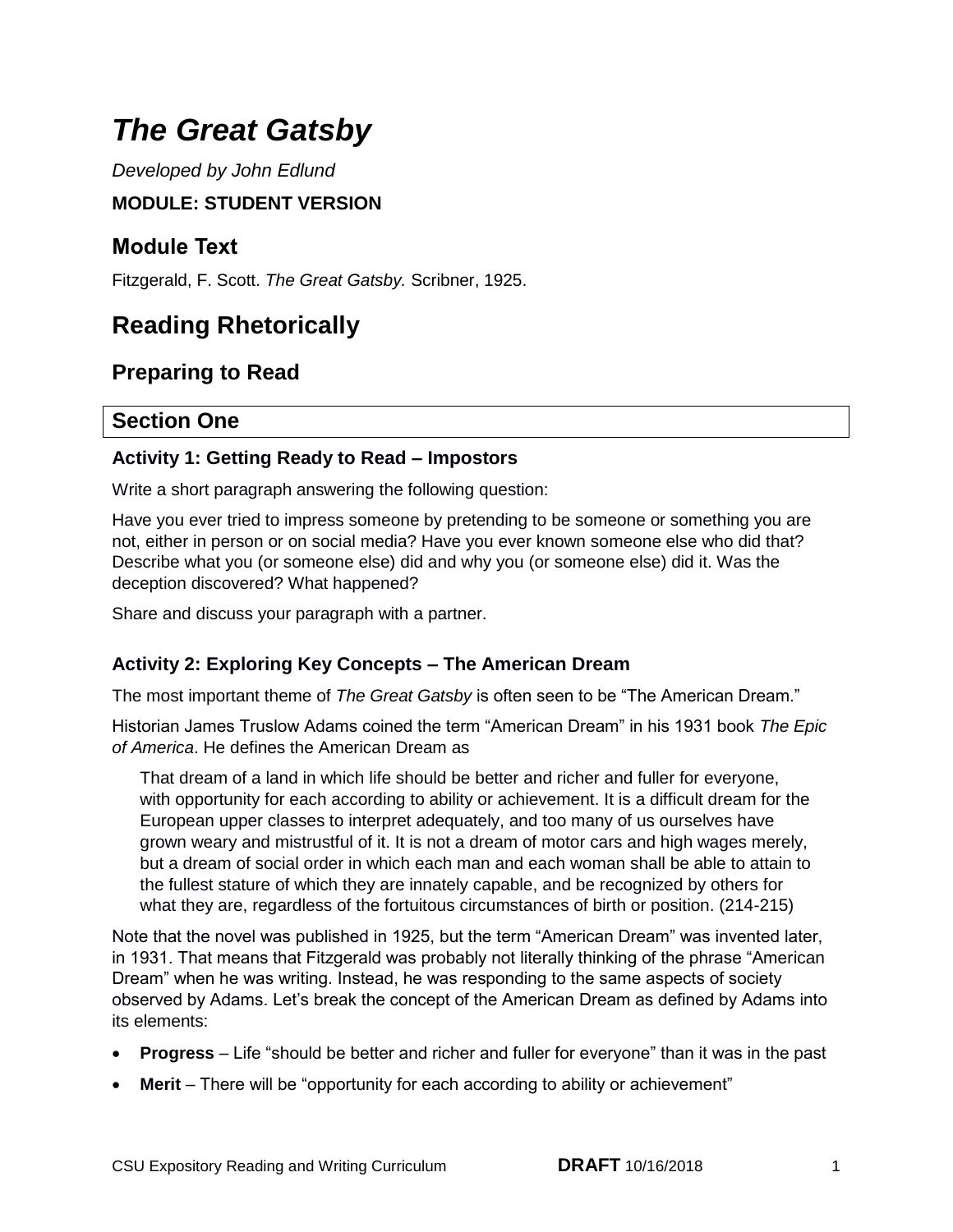- **Prosperity**  There will be material and economic prosperity, but not just "motor cars and high wages"
- **Equal Opportunity**  There will be a "social order in which each man and each woman shall be able to attain to the fullest stature of which they are innately capable"
- **Equality of Social Classes**  People will "be recognized by others for what they are, regardless of the fortuitous circumstances of birth or position"

 If *The Great Gatsby* has the American Dream as one of its themes, all of these elements should be present in the novel. However, it may be that the novel questions whether the American Dream truly exists or whether it is a possible or even a good dream to have. As you read, look for specific passages in the novel that are relevant to questions about the American Dream.

 A first step in thinking about this might be to ask, "Is it possible to pursue the American Dream in our current society? Why or why not?"

#### **Activity 3: Exploring Key Concepts – The American Dream and Social Class**

 Fitzgerald called an earlier version of *The Great Gatsby* "Trimalchio." Trimalchio is a character in the 1<sup>st</sup> Century C.E. Roman novel Satyricon by Petronius. Trimalchio, a freed slave who has accumulated immense wealth from business, throws lavish parties that feature huge quantities of the most expensive wines, endless courses of exotic dishes presented in surprising shapes, and every kind of singer, dancer, actor, and entertainer. Most of the guests are also freed slaves, but many, including Trimalchio, own numerous slaves themselves. Throughout the banquet, Trimalchio continuously brags about his wealth and shows off his expensive possessions. At the end of the banquet, Trimalchio shows off the shroud and toga he intends to be buried in and asks the guests to pretend that they are mourners at his funeral. At this point, he and his guests are so drunk and noisy that the fire department and the night watchmen break down the front door.

 In *The Great Gatsby* Trimalchio is mentioned at the beginning of chapter VII. Nick tells us, "It was when curiosity about Gatsby was at its highest that the lights in his house failed to go on one Saturday night—and, as obscurely as it had begun, his career as Trimalchio was over" (p.  $113$ ).

113).<br>Fitzgerald clearly had Trimalchio in mind when he wrote the novel. Roman society had class differences as well, with slaves at the bottom and noble families at the top. Freed slaves sometimes became wealthy, but were not often respected. Both Gatsby and Trimalchio use lavish parties to attract attention and to try to gain the respect of their social superiors.

 Can you think of examples of individuals in our society who throw lavish parties or do outrageous things to gain attention and respect?

#### **Activity 4: Surveying the Text – Reading the Cover**

- Think about the title of the novel. What question does it make you want to ask?
- The cover picture on the original edition, "Celestial Eyes" painted by Francis Cugat, represents several important elements of the novel. (The *Atlantic* magazine published an article, "Will There Ever Be Another Book Cover as Iconic as The Great Gatsby's?") What do you see when you look at the cover?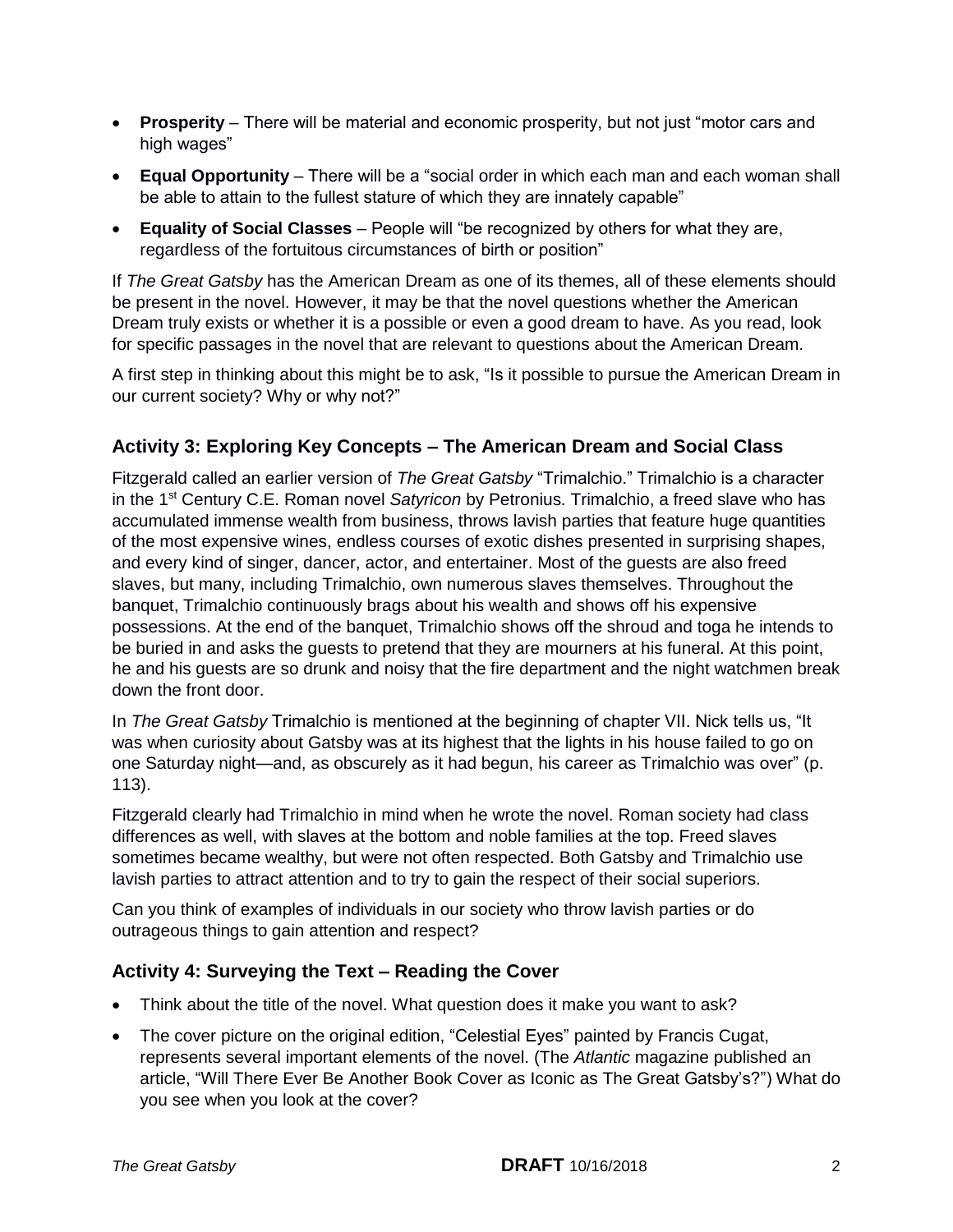Read the quotes, descriptions, biography, and other material on the back cover of the novel. Does it convince you that the book is worth reading? Why or why not?

#### **Activity 5: Making Predictions and Asking Questions**

 Read the first paragraph of the novel and the quotation from Nick Carraway's father. What does this quotation mean? What does it tell you about Nick? Is it a good philosophy of life? Does it only apply to rich people, or to anybody?

- Continue reading to the bottom of page 2, paying special attention to what Nick says about Gatsby. Does Nick like Gatsby? Does he admire him? How would you describe his attitude toward Gatsby?
- From the first two pages of the novel, what predictions can you make about what will happen? Write a short paragraph about your predictions and speculations. We will revisit this later to see how close you were.

#### **Activity 6: Understanding Key Vocabulary – Guessing the Meaning**

 As you read the novel, you are likely to encounter many words that are either unknown or unclear to you. List the word, guess the meaning from the context and then look it up to see how close you were. Don't worry if your guess is way off the mark. That happens to all readers when they encounter a new word. List the words in your notebook in a chart that looks like this:

| Word | <b>Guess at Meaning</b> | <b>Dictionary or Online</b> |
|------|-------------------------|-----------------------------|
|      |                         |                             |
|      |                         |                             |

Stump Your Partner Activity

 When you have accumulated 15-20 words in your list, get together with a partner. Take turns saying one of your words and having the partner guess the meaning. Try to choose words you think your partner won't know. The person who stumps the partner the most wins the game.

#### **Activity 7: Setting Your Learning Goals**

 Choose one of the learning goals for the module and write a few sentences discussing what you think it means and how well you were able to accomplish it when reading in the past. Trade papers with a partner and see if you chose the same goals. Then discuss the following questions:

- Based on the learning goals of the module, which one is most relevant to you?
- your own reading process? • Based on your past experience reading novels, what do you most want to improve about

 Based on your past experience writing about literature, what do you want to work on the most? If this goal isn't in the ones for this module already, create your own learning goal.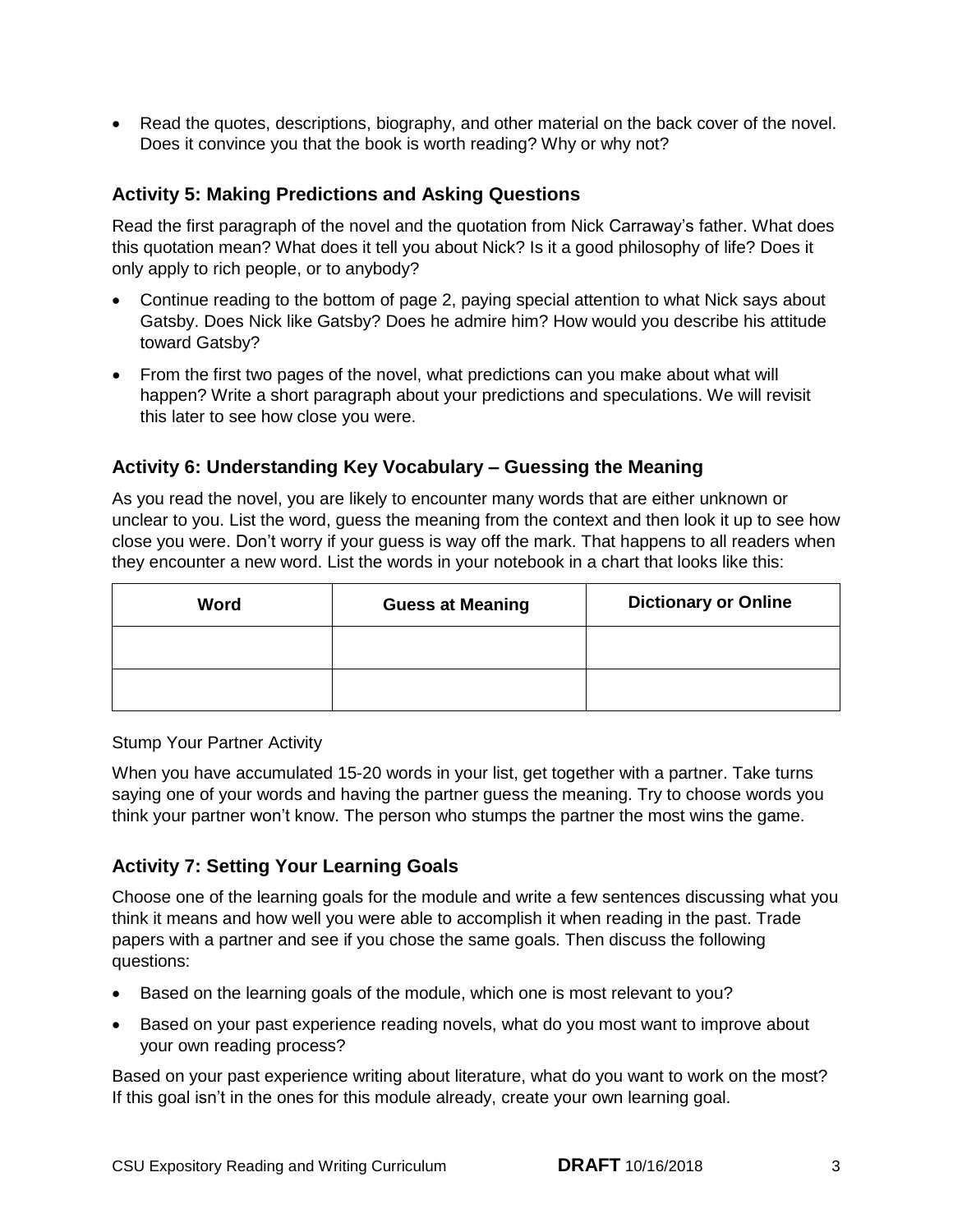### **Reading Purposefully**

#### **Activity 8: Reading for Understanding – Reading the Characters**

As you read and meet the characters, think about the following questions:

- Where does this character come from? Where does he or she live? Where does he or she want to go?
- What does this character value?
- Does this character have money? Where did the money come from?
- What is this character trying to accomplish?

 Keep track of the information in the following character chart. You may want to read the chapters first, then go back and look for the information.

| <b>Character</b>        | Origin | <b>Current</b><br><b>Residence</b> | <b>Values</b> | <b>Money</b> | Goal |
|-------------------------|--------|------------------------------------|---------------|--------------|------|
| <b>Nick</b><br>Carraway |        |                                    |               |              |      |
| Jordan Baker            |        |                                    |               |              |      |
| Tom<br>Buchanan         |        |                                    |               |              |      |
| Daisy<br>Buchanan       |        |                                    |               |              |      |
| George<br>Wilson        |        |                                    |               |              |      |
| Myrtle Wilson           |        |                                    |               |              |      |
| Meyer<br>Wolfsheim      |        |                                    |               |              |      |
| Jay Gatsby              |        |                                    |               |              |      |

#### **Activity 9: Annotating and Questioning the Text – True and False (and Inbetween) Statements**

 Skim the following statements before you read the chapter. After reading, go back and put an X or a checkmark in the box that you think best describes the truthfulness of the statement. Use the following criteria:

 "Implied" means that the text does not specifically say that the statement is a fact, but it is a reasonable conclusion to make.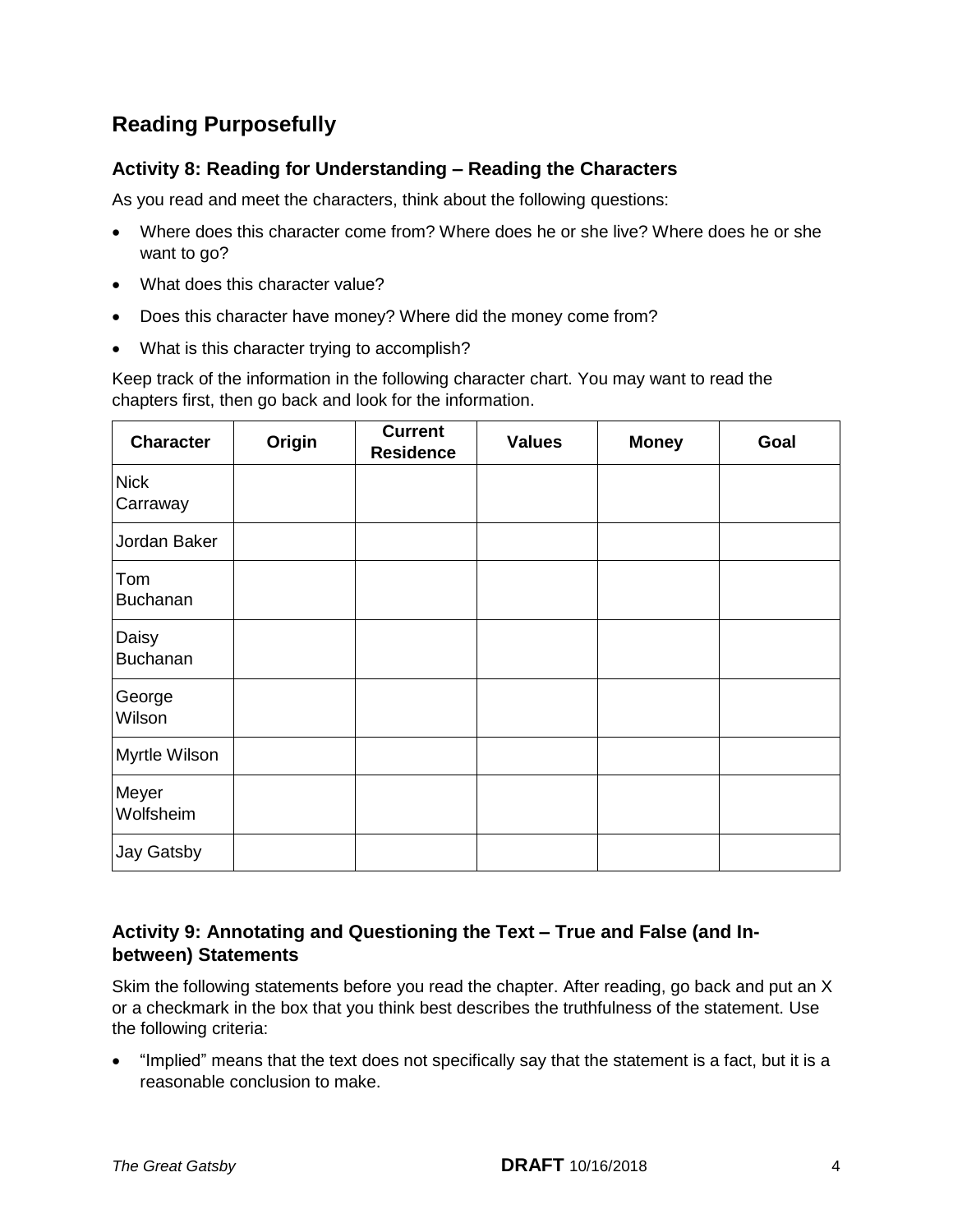- "True" means that in the world of the story, this statement is factual.
- "Exaggerated" means that the statement has some truth in it, but it overstates the facts (hyperbole).
- "False" means that in the world of the story, the statement is false.

 After filling out the chart, share your answers with a partner. If you don't agree with every statement, discuss your reasoning and your evidence for your answers.

 The first six are done for you to demonstrate how it works. Number 1 is clear. Your answer to number 2 might depend on how you define "friends." Nick and Tom know each other, but they are not close. They are more like acquaintances. Number 3 is "exaggerated" because although Daisy knows people in Chicago who miss her, it is not the whole city and those people are not "desolate." Number 4 is clear. Daisy has a daughter, though we do not see her at this point. Number 5 is "exaggerated" because although Jordan may have been lying on the couch for several hours, she probably remembers her life before the couch. Number 6 is a difficult one. Tom has been reading a racist book and he tries to summarize the arguments in it but doesn't present much detail. The others don't seem to value his analysis very much, so "implied" is a good answer. One could argue, however, that Tom is smarter than George Wilson.

|    | <b>Chapter I</b>                                                                        | <b>Implied</b> | <b>True</b> | <b>Exaggerated</b> | <b>False</b> |
|----|-----------------------------------------------------------------------------------------|----------------|-------------|--------------------|--------------|
| 1. | Nick lives in West Egg (5).                                                             |                |             |                    |              |
| 2. | Nick and Tom Buchanan are<br>friends (7).                                               |                |             |                    |              |
| 3. | The city of Chicago is desolate<br>because Daisy left (9).                              |                |             |                    |              |
| 4. | Daisy has a daughter (10).                                                              |                |             |                    |              |
| 5. | Jordan Baker has been lying<br>on Daisy's sofa for as long as<br>she can remember (10). |                |             |                    |              |
| 6. | Tom is not very smart (13).                                                             |                |             |                    |              |
| 7. | Nick is like a rose (14).                                                               |                |             |                    |              |
| 8. | Nick is engaged to be married<br>(19).                                                  |                |             |                    |              |
| 9. | Nick lives next door to Gatsby<br>(20).                                                 |                |             |                    |              |
|    | 10. The green light represents<br>Gatsby's desire for Daisy (22).                       |                |             |                    |              |
|    | 11. Tom Buchanan has a mistress<br>(24).                                                |                |             |                    |              |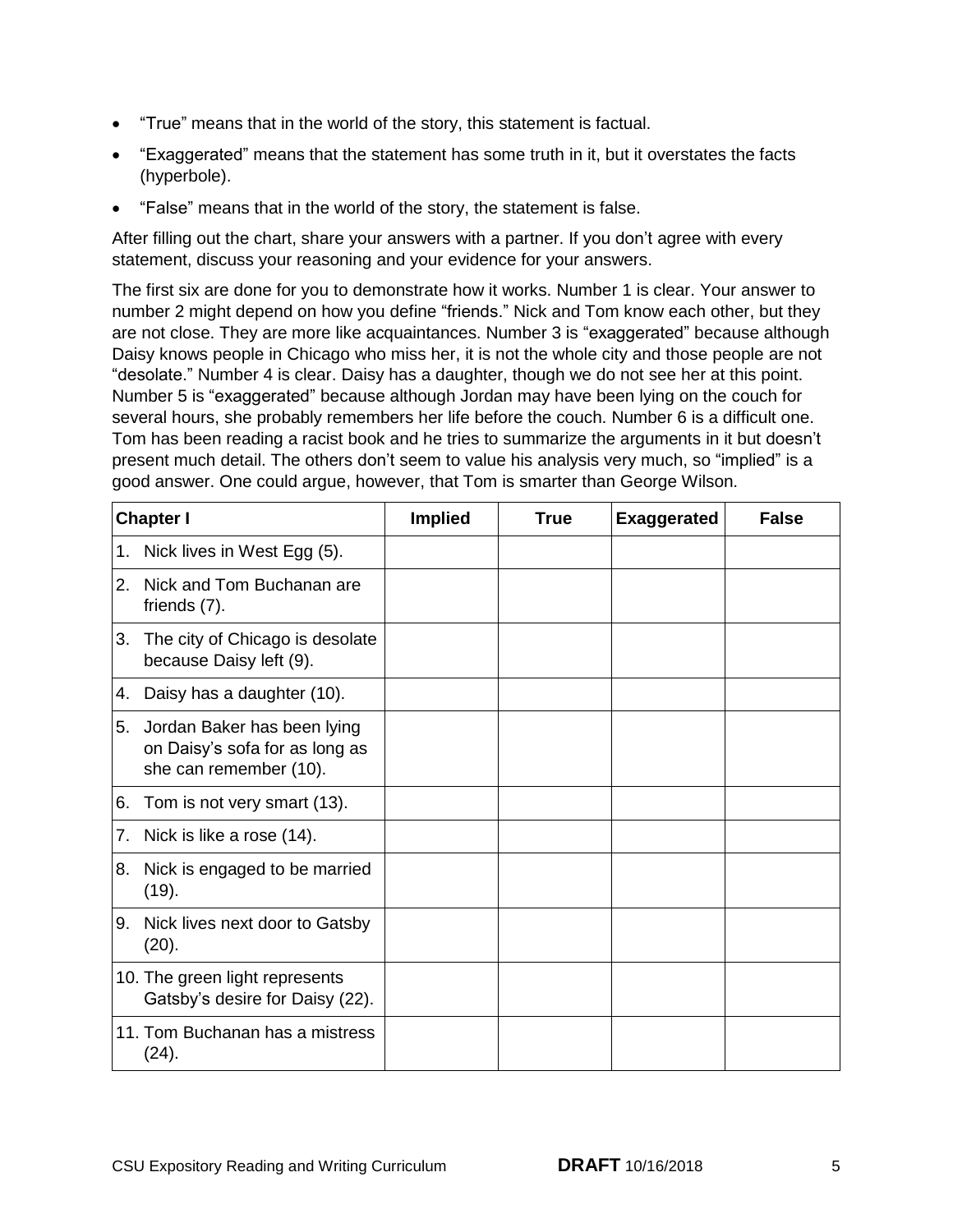| <b>Chapter I</b>                                                                   | <b>Implied</b> | <b>True</b> | <b>Exaggerated</b> | <b>False</b> |
|------------------------------------------------------------------------------------|----------------|-------------|--------------------|--------------|
| 12. George Wilson is not very<br>smart (26).                                       |                |             |                    |              |
| 13. Nick drinks too much (29).                                                     |                |             |                    |              |
| 14. Mr. McKee is not a very good<br>photographer (32-33).                          |                |             |                    |              |
| 15. Nick really enjoys the party at<br>the apartment Tom keeps for<br>Myrtle (35). |                |             |                    |              |
| 16. Tom Buchanan is a violent<br>man (37).                                         |                |             |                    |              |
| <b>Chapter III</b>                                                                 |                |             |                    |              |
| 17. Gatsby is a rich man (39-40).                                                  |                |             |                    |              |
| 18. Gatsby's parties are invitation<br>only (41).                                  |                |             |                    |              |
| 19. East Egg people think they are<br>superior to West Egg people<br>(44).         |                |             |                    |              |
| 20. Gatsby reads a lot (46).                                                       |                |             |                    |              |
| 21. Both Nick and Gatsby fought<br>in the war $(47)$ .                             |                |             |                    |              |
| 22. Gatsby drinks too much (50).                                                   |                |             |                    |              |
| 23. Nick is in love with Jordan<br>Baker (57).                                     |                |             |                    |              |

 You may find that something that is implied at one point in the novel is confirmed as a fact, or proven false, later in the novel. This is part of the fun of reading a novel.

#### **Activity 10: Negotiating Meaning – Creating a Difficulty Chart**

 It is perfectly normal to find words, phrases, sentences, and even whole passages in a novel that you can't understand completely. It happens to the best of readers. The problem might be a word you haven't seen or heard before, a gap in background knowledge, or a complicated sentence structure. It could also be that the writer isn't doing a good job of taking care of his or her audience. All readers experience difficulty, but the difference between a fluent reader and a struggling reader is often a matter of having strategies for dealing with comprehension problems. Reading difficulties have causes. The first step is to figure out what the problem is, a process that starts with rereading.

As you reread, ask yourself: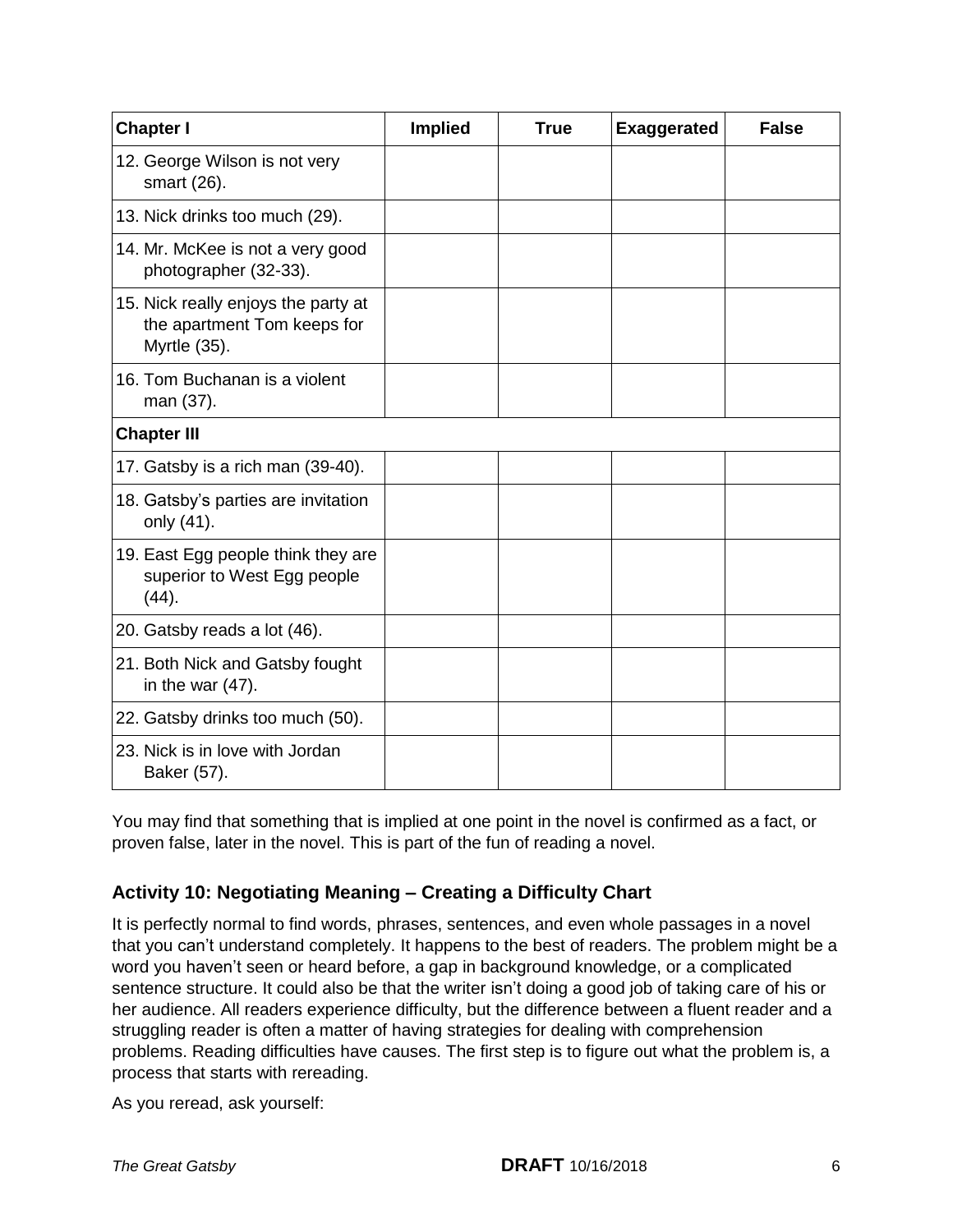- Where did my attention wander? Where did I lose track of the thread of the text?
- What was the nature of the reading block—was I distracted, bored, confused?
- Did I stumble at an unfamiliar word?
- Is there a reference I didn't know? Something in history, technology or culture?
- Am I having trouble visualizing the scene?

 In the chart below, record the page and paragraph number of some of the parts of the text that you find most difficult. Write in the difficult word or the first three words of the difficult passage, and rate the level of difficulty, 1, 2, or 3. Then get into your group to discuss the difficult passages and try to identify the cause of each difficulty and the solution.

| Difficulty Levels: 1=Unsure; 2=Somewhat Confused; 3=Totally Mystified |                                                                    |                         |                                      |                 |  |  |
|-----------------------------------------------------------------------|--------------------------------------------------------------------|-------------------------|--------------------------------------|-----------------|--|--|
| Page &<br>Paragraph #                                                 | <b>Confusing Word or</b><br><b>First Three Words</b><br>of Passage | <b>Difficulty Level</b> | <b>Cause of</b><br><b>Difficulty</b> | <b>Solution</b> |  |  |
|                                                                       |                                                                    |                         |                                      |                 |  |  |
|                                                                       |                                                                    |                         |                                      |                 |  |  |
|                                                                       |                                                                    |                         |                                      |                 |  |  |
|                                                                       |                                                                    |                         |                                      |                 |  |  |
|                                                                       |                                                                    |                         |                                      |                 |  |  |

 After the group has discussed the charts, look for common sources of difficulty. Did some of you get stuck in the same spot? Also, can you think of some strategies you could use to avoid getting stuck in the same kinds of places later in the novel?

#### **Activity 11: Examining the Structure of the Text - Tracking Shifts in Time and Place**

 The action in a novel doesn't unfold in strict chronological order. For us, all of the action in the novel is in the past, but in the world of the novel, there is a past, a present, and a future. The narrator may shift back and forth from a fictional past to a fictional present, or even to a fictional future. One way to understand the structure of a novel is to pay attention to these shifts in time.

 For example, the novel begins with Nick saying "In my younger and more vulnerable years . . ." signaling that he is beginning in the past. On page five Nick describes the "white palaces of fashionable East Egg" across the water from his own house, and states that "the history of the summer really begins on the evening I drove over there to have dinner with the Tom Buchanans." We are still in the past, but he is signaling that the time is about to shift. On the next page, he says "And so it happened that on a warm windy evening I drove over to East Egg to see two old friends whom I scarcely knew at all." After that phrase, we are in the fictional present, even though the writer is still using past tense verbs. We are in a scene, with characters speaking to one another.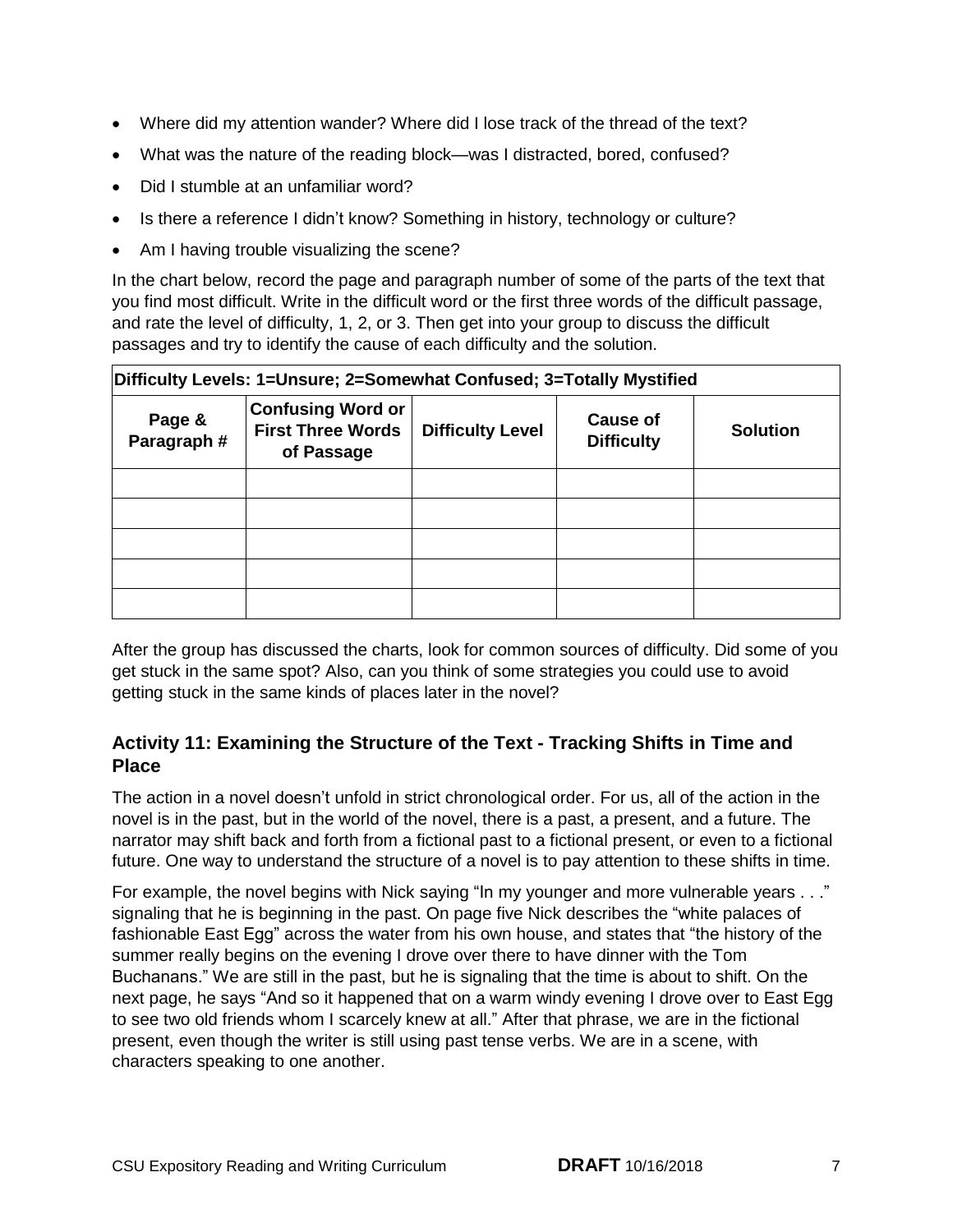Another way to analyze the structure is to track locations. In this novel, the action happens in West Egg, where Nick and Gatsby live, in East Egg, where Tom and Daisy live, in "The Valley of Ashes" where George and Myrtle live, and in New York, where people go to see movies and other entertainment. Sometimes, when Nick is simply explaining things to the reader, we seem to be in no location at all.

 As you read, note places in the text were either the time or the location shifts. Write down the signal phrases that cue the shifts and the page numbers where they occur. As a class, share the phrases and pages to see if everyone noticed the same shift points. Discuss how these shifts affect the reader's experience.

#### **Activity 12: Analyzing Rhetorical Grammar - Describing Characters**

 As you read, note how the characters are introduced and described. In the chart below, write down some descriptive words (adjectives) and action words (verbs) that are used in presenting the characters. Then note in the "Implications" column how these words make you feel about each character.

 You can use this information in a variety of ways. It may be useful when you write your paper. For now, however, you might form groups to play out scenes from the novel. For example, your group might act out the scene near the beginning (starting on page 8) where Nick first visits Tom and Daisy and meets Jordan or the scene when Nick and Gatsby meet Meyer Wolfsheim. Your notes will help you decide how to play each character.

| <b>Character</b> | <b>Descriptive Words</b> | <b>Action Words</b> | <b>Implications</b> |
|------------------|--------------------------|---------------------|---------------------|
| Nick Carraway    |                          |                     |                     |
| Jordan Baker     |                          |                     |                     |
| Tom Buchanan     |                          |                     |                     |
| Daisy Buchanan   |                          |                     |                     |
| George Wilson    |                          |                     |                     |
| Myrtle Wilson    |                          |                     |                     |
| Meyer Wolfsheim  |                          |                     |                     |
| Jay Gatsby       |                          |                     |                     |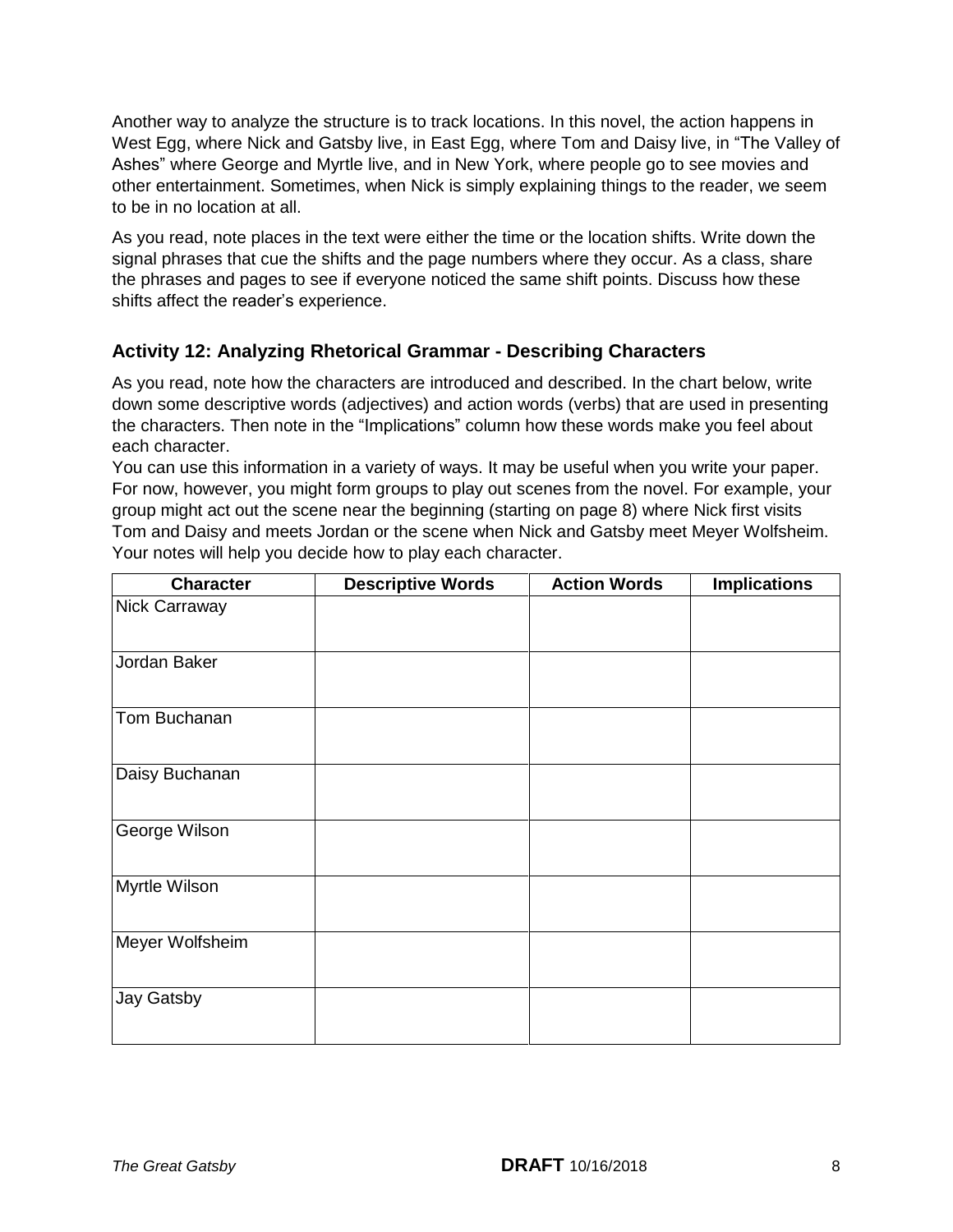#### **Activity 13: Analyzing Stylistic Choices – Noticing Style**

 As you read the following sentences, how do the word choices, sentence structures, and punctuation marks affect you? Paying close attention to the sounds of the words as well as their meanings, the order of the ideas, and the pauses signaled by the punctuation, describe your experience of the sentence or sentences. The first one is done as an example.

- 1. No—Gatsby turned out all right at the end; it is what preyed on Gatsby, what foul dust floated in the wake of his dreams that temporarily closed out my interest in the abortive sorrows and short-winded elations of men (2).
- 2. I decided to call him. Miss Baker had mentioned him at dinner, and that would do for an introduction. But I didn't call to him, for he gave a sudden intimation that he was content to be alone—he stretched out his arms toward the dark water in a curious way, and, far as I was from him, I could have sworn he was trembling. Involuntarily I glanced seaward—and distinguished nothing except a single green light, minute and far away, that might have been the end of a dock.
- 3. But above the gray land and the spasms of bleak dust which drift endlessly over it, you perceive, after a moment, the eyes of Doctor T.J. Eckleburg. The eyes of Doctor T.J. Eckleburg are blue and gigantic—their retinas are one yard high. They look out of no face, but, instead, from a pair of enormous yellow spectacles which pass over a non-existent nose (23).
- 4. Making a short deft movement, Tom Buchanan broke her nose with his open hand (37).
- 5. Half a dozen fingers pointed at the amputated wheel—he stared at it for a moment, and then looked upward as though he suspected that it had dropped from the sky (55).

### **Questioning the Text**

#### **Activity 14: Summarizing – Who and Where**

 In a paragraph, summarize what you know about the characters and the setting of the novel. What do you think of the characters, their behaviors, characteristics, and actions? Are there any good guys or bad guys? Why or why not?

#### **Activity 15: Thinking Critically – Questioning the Text**

- 1. On the first page, Nick says that on the basis of his father's advice, he "is inclined to reserve all judgments." Is this true? Does Nick avoid judging people? Why or why not?
- 2. Daisy says to Nick, "I think everything's terrible anyhow. . . Everybody thinks so—the most advanced people" (17). What is Daisy talking about? Is she sincere in saying this?
- 3. As Nick is trying to leave the small drinking party at the apartment Tom keeps for Myrtle he thinks:

 thinks: Yet high over the city our line of yellow windows must have contributed their share of human secrecy to the casual watcher in the darkening streets, and I was him too, looking up and wondering. I was within and without, simultaneously enchanted and repelled by the inexhaustible variety of life. (35)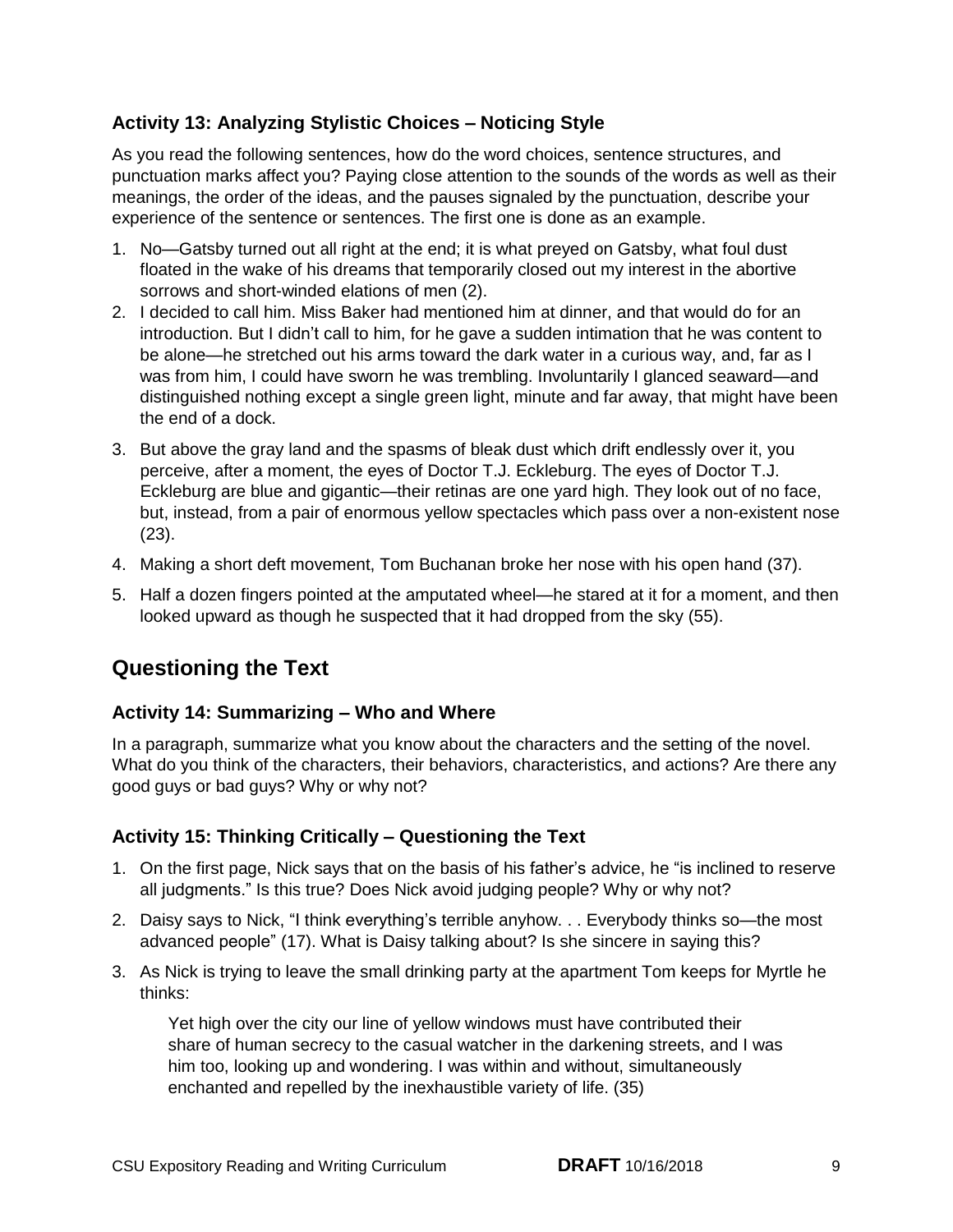What does Nick mean by saying that he is both "within and without"? Does this describe his role in the novel? Why or why not?

- 4. Nick and Jordan meet a man with "enormous owl-eyed spectacles" in Gatsby's library. The man is very impressed that Gatsby's books are real, but notes that the pages have not been cut, which means that they have not been read (45-46). (It used to be that the pages of books were printed on both sides, folded, and then bound together so that it was necessary to use a knife to cut the folds in order to read both sides of the pages.)
	- $\bullet$  Gatsby? The owl-eyed man expects fake books. What does that mean about his impression of
	- The books are real. What does that mean about Gatsby?
	- The pages are uncut, so the books have not been read. What does that mean about Gatsby?
	- How do these details fit into our overall picture of Gatsby?
- 5. Nick meets Gatsby, though he does not know it is Gatsby, and they talk about the war (47- 48). Was Gatsby really in the war?
- 6. Nick says that Jordan is "incurably dishonest," but it doesn't bother him much because "Dishonesty in a woman is a thing you never blame deeply" (58). What does this tell us about Nick's attitude toward women?
- 7. Nick says, "I am one of the few honest people I have ever known" (59). Is this true? Is Nick honest with himself?

#### **Activity 16: Reflecting on the Reading**

 What was your response to the text as a whole so far? Did the text engage you? Why or why not? Did you enjoy the text, or did it make you uncomfortable or disappointed? What emotions did you experience while reading it, and why? Write a paragraph about your thoughts.

# **Preparing to Respond**

#### **Discovering What You Think**

#### **Activity 17: Considering Your Task and Your Rhetorical Situation – Writing Topic**

 On your phone, computer, or another device, go to a map program and type in your address, or the address of someplace near your home. Look at the map of your surrounding area. It shows you streets, major landmarks, geographical features, and probably the names of some businesses and restaurants. Now think about what the map does not show you. It shows you the physical landscape, but does it show the social landscape of your neighborhood or town? Does it show what kinds of people live in the various sections of your town? Does it show the social boundaries between different neighborhoods? Does it show where the rich people live and where the poor people live? Does it show the ethnic and language differences that may exist?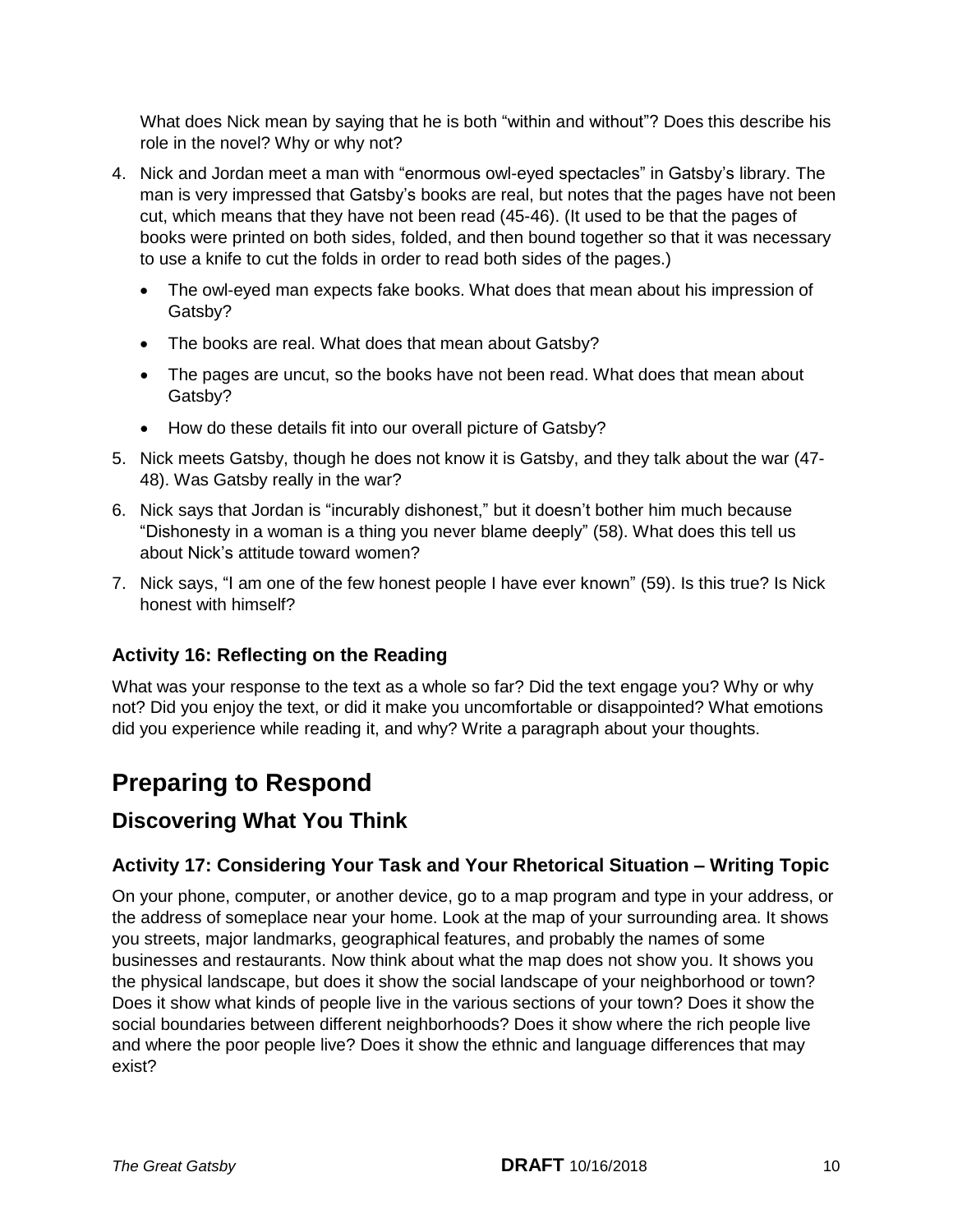Now imagine that Nick Carraway is coming to visit your neighborhood to write a book about relations between different social classes in your area. Your task will be to write a letter giving him advice about what areas to visit and what areas to avoid and why. Give him advice about how to get along with the people he will find in different places.

#### **Activity 18: Gathering Relevant Ideas and Materials**

 Go back and look at passages where Nick is describing important places in the story, especially East Egg, West Egg, the "Valley of Ashes," and New York City. Try to figure out how Nick feels about these places, and how he might feel about the places you are going to describe.

#### **Activity 19: Making Choices as You Write – Writing a Draft**

 You are writing a letter to Nick Carraway, so you probably want to start out with "Dear Nick." As you write, think about Nick's personality and interests. You will have to decide how to organize your description. What section of town will you begin with? What part of town will be left to the last? How will you decide to divide up the neighborhoods? By wealth and social class? By ethnicity and language? By some other criteria? Remember to thank Nick for taking an interest in your neighborhood.

 Compose your draft. Before you turn it into your teacher, try to share it with a classmate who lives in a different neighborhood to see if it makes sense to an outsider.

### **Section Two**

#### **Preparing to Read**

#### **Activity 20: Making Predictions and Asking Questions – Revisiting Your Predictions**

 Look in your notebook at the predictions you made about the first section of the novel based on the first two pages. Did your predictions come true?

 Now think about the characters and the situations you read about in the first three chapters. What do you think will happen next? Write a short paragraph in your notebook about what you think will happen.

#### **Activity 21: Understanding Key Vocabulary – Guessing the Meaning**

 Continue the activity you started in Section One. List unknown words, guess the meanings from the context and then look them up to see how close you were. List the words in your notebook in a chart that looks like this:

| Word | <b>Guess at Meaning</b> | <b>Dictionary or Online Definition</b> |
|------|-------------------------|----------------------------------------|
|      |                         |                                        |
|      |                         |                                        |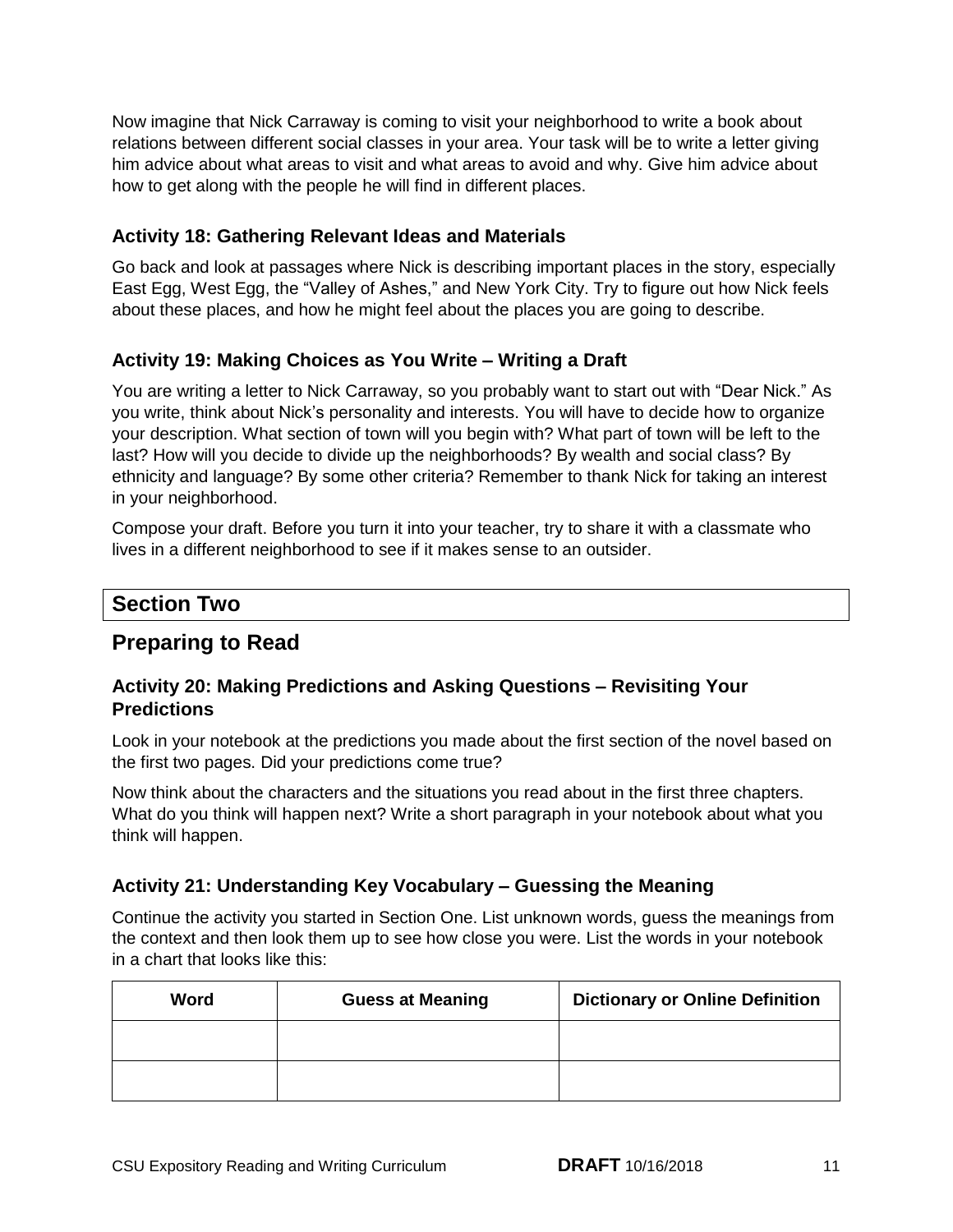You may want to try the "Stump Your Partner Activity" again at the end of this section.

### **Reading Purposefully**

#### **Activity 22: Reading for Understanding – Finding Gatsby**

 On page 61 a woman announces that Gatsby is a "bootlegger" (someone who smuggles whiskey or other alcoholic beverages into the U.S., where at this time they are illegal to manufacture or sell). Various people, including Gatsby himself, describe different theories about Gatsby's past and the source of his money. It seems that Gatsby is a mystery, perhaps even to himself. As you read, take note of statements about Gatsby. Later, you will decide whether they are truthful or not.

#### **Activity 23: Examining the Structure of the Text – Tracking Time**

 This part of the novel skips around a lot from future to present to versions of the past. As you read, notice the time shifting on the pages noted below. Look for cues that tell the reader the time is shifting. Then answer the questions.

 **Future**: Pages 61-63 contain a list of people who attended Gatsby's parties during that summer. Nick says that he recorded these names on an old timetable, now "disintegrating at its folds" (61). That means that Nick is looking back from a time that is in the future of the "now" of the novel. What is the effect on the reader of reading this list?

 **A Version of the Past**: A few pages later, while Nick is riding in his car, Gatsby asks, "What's your opinion of me, anyhow?" (65) Before Nick can really answer, Gatsby tells him the story of his life, which includes growing up in the Midwest, inheriting a lot of money, traveling in Europe, fighting in the war, winning a medal, and going to Oxford. Is Nick convinced? How much of this is true?

 **Back to the Present (Mostly)**: Gatsby introduces Nick to Meyer Wolfsheim (69). What business is Wolfsheim in? What does this tell us about Gatsby?

 **Back to the Past**: Jordan tells Nick about Daisy's past and her marriage to Tom Buchanan (74). The day before the wedding, Daisy gets a letter, gets very drunk, and tells everyone she has changed her mind. The next day she gets married anyway. Who was the letter from?

 **Back the Present**: Gatsby has arranged to meet Daisy for tea at Nick's house (84). They talk, and Gatsby gives her a tour of his house. How does the reader feel about Gatsby and Daisy after this meeting?

 **Back to the Past**: Nick finally tells us the real story of Jay Gatsby, born James Gatz (98). Does this story ring true? Are we surprised that the earlier stories were not true?

Back to the Present, and then to the Past: Gatsby meets Tom and later Daisy and Tom attend one of Gatsby's parties (101). Gatsby is disappointed because he thinks Daisy did not enjoy the party. Nick tells him, "You can't repeat the past," but Gatsby says, "Can't repeat the past? Why of course you can!" Then at the end of the chapter, Gatsby is thinking about when he kissed Daisy five years before. Who is right, Nick or Gatsby?

 What is the effect on the reader of all of this shifting of time? Would the story be better if it were told in chronological order?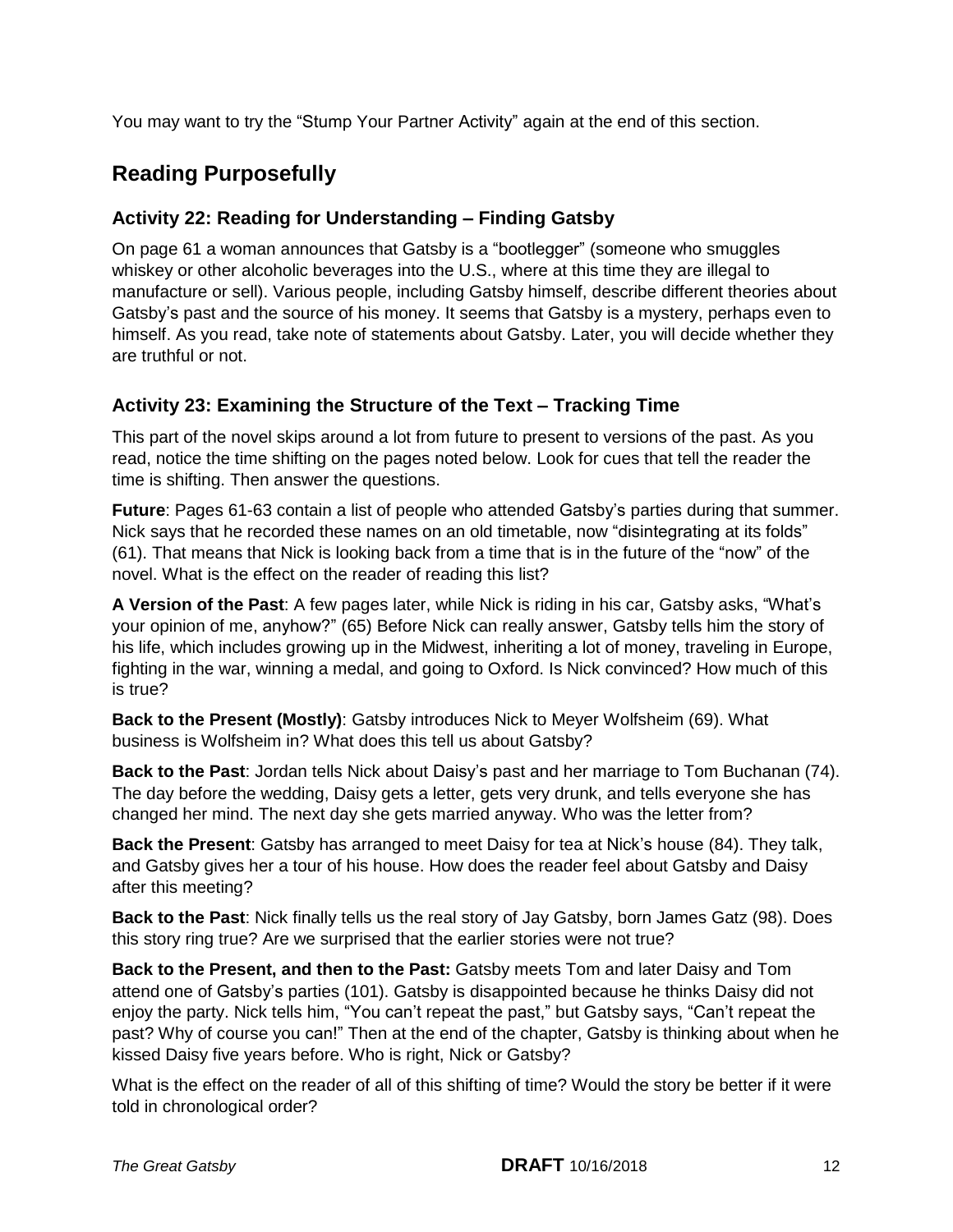#### **Activity 24: Annotating and Questioning the Text – True and False (and Inbetween) Statements**

 As before, skim the following statements before you read the chapter. After reading, go back and put an X or a checkmark in the box that you think best describes the truthfulness of the statement. Use the following criteria:

- "Implied" means that the text does not specifically say that the statement is a fact, but it is a reasonable conclusion to make.
- "True" means that in the world of the story, this statement is factual.
- "Exaggerated" means that the statement has some truth in it, but it overstates the facts (hyperbole).
- "False" means that in the world of the story, the statement is false.

 After filling out the chart, share your answers with a partner. If you don't agree with every statement, discuss your reasoning and your evidence for your answers. (No page numbers provided this time.)

|                   |                                                     | <b>Implied</b> | True | <b>Exaggerated</b> | <b>False</b> |
|-------------------|-----------------------------------------------------|----------------|------|--------------------|--------------|
| <b>Chapter IV</b> |                                                     |                |      |                    |              |
| 1.                | Gatsby is a bootlegger.                             |                |      |                    |              |
| 2.                | Gatsby killed a man.                                |                |      |                    |              |
| 3.                | Important people came to<br>Gatsby's parties.       |                |      |                    |              |
| $4_{-}$           | Americans are not as<br>disciplined as the English. |                |      |                    |              |
| 5.                | Gatsby is a liar.                                   |                |      |                    |              |
| 6.                | Gatsby got a medal.                                 |                |      |                    |              |
| 7.                | Gatsby is in love with Jordan.                      |                |      |                    |              |
| 8.                | Meyer Wolfsheim is a crook.                         |                |      |                    |              |
| 9.                | Wolfsheim's cufflinks are<br>made of human teeth.   |                |      |                    |              |
|                   | 10. Daisy once loved Gatsby.                        |                |      |                    |              |
|                   | 11. Nick is in love with Jordan.                    |                |      |                    |              |
|                   | <b>Chapter V</b>                                    |                |      |                    |              |
|                   | 12. Nick's house caught on fire.                    |                |      |                    |              |
|                   | 13. Gatsby is a crook.                              |                |      |                    |              |
|                   | 14. Nick's wife is a Finn.                          |                |      |                    |              |
|                   | 15. Gatsby broke Nick's clock.                      |                |      |                    |              |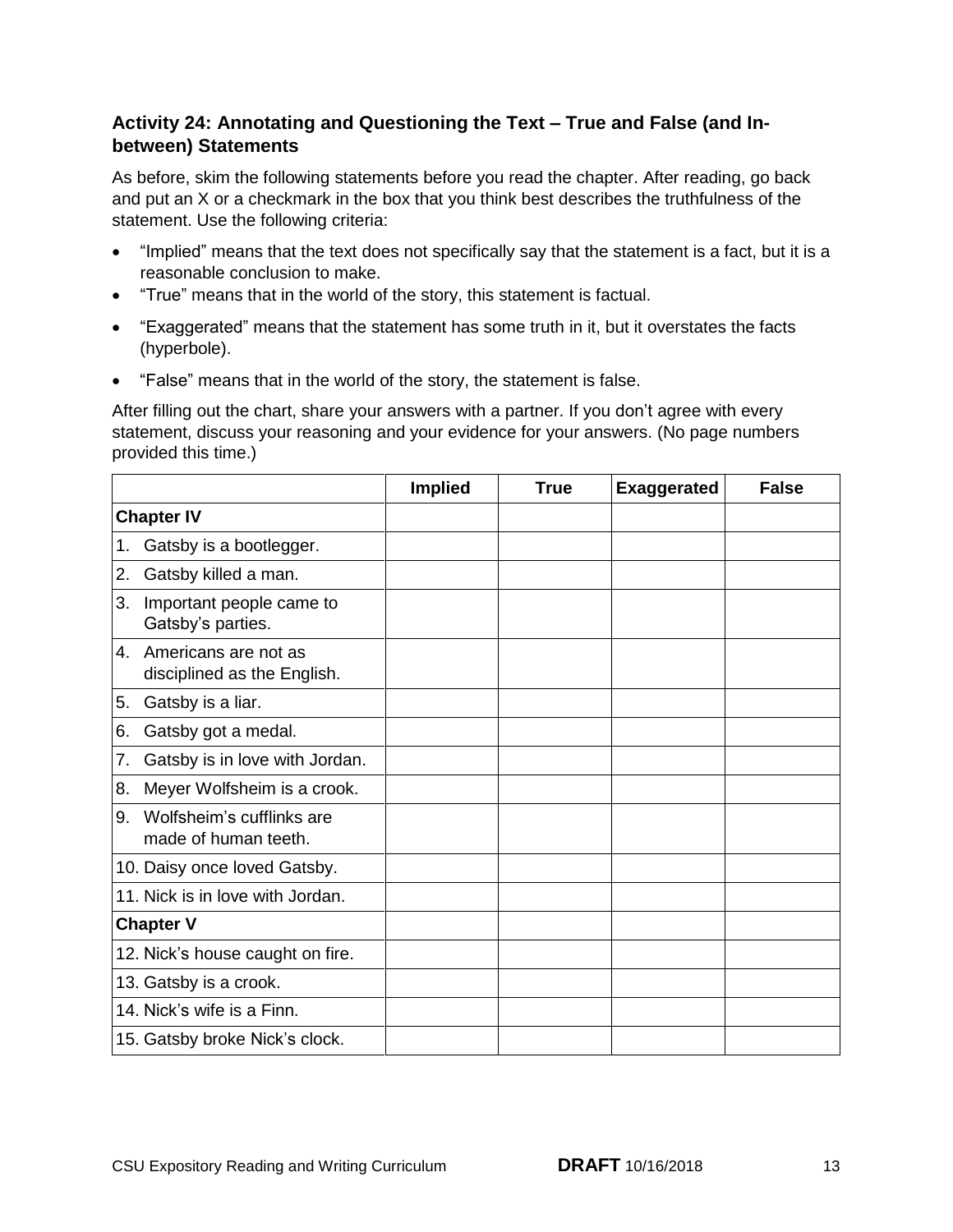|                                                                        | <b>Implied</b> | <b>True</b> | <b>Exaggerated</b> | <b>False</b> |
|------------------------------------------------------------------------|----------------|-------------|--------------------|--------------|
| 16. Daisy is impressed by<br>Gatsby's house, especially his<br>shirts. |                |             |                    |              |
| 17. Gatsby is in love with Daisy.                                      |                |             |                    |              |
| <b>Chapter VI</b>                                                      |                |             |                    |              |
| 18. Gatsby's real name is James<br>Gatz.                               |                |             |                    |              |
| 19. Gatsby saves a boat from<br>wrecking.                              |                |             |                    |              |
| 20. Dan Cody trusted Gatsby.                                           |                |             |                    |              |
| 21. Gatsby inherited money from<br>Cody.                               |                |             |                    |              |
| 22. Tom Buchanan has a<br>wonderful time at Gatsby's<br>party.         |                |             |                    |              |
| 23. Daisy has a wonderful time at<br>Gatsby's party.                   |                |             |                    |              |

#### **Activity 25: Analyzing Stylistic Choices – Noticing Style**

 As you read the following sentences, how do the word choices, sentence structures, and punctuation marks affect you? Paying close attention to the sounds of the words as well as their meanings, the order of the ideas, and the pauses signaled by the punctuation, describe your experience of the sentence or sentences. The first one is done as an example.

- 1. On Sunday morning while the church bells rang in the villages alongshore, the world and its mistress returned to Gatsby's house and twinkled hilariously on his lawn (61).
- 2. He was balancing himself on the dashboard of his car with that resourcefulness of movement that is so peculiarly American—that comes, I suppose, with the absence of lifting work or rigid sitting in youth and, even more, with the formless grace of our nervous, sporadic games (64).
- 3. Then it had not been merely the stars to which he had aspired on that June night. He came alive to me, delivered suddenly from the womb of his purposeless splendor (78).
- 4. "If it wasn't for the mist we could see your home across the bay," said Gatsby. "You always have a green light that burns all night at the end of your dock" (92).
- 5. Daisy put her arm through his abruptly, but he seemed absorbed in what he had just said. Possibly it had occurred to him that the colossal significance of that light had now vanished forever (93).
- 6. A universe of ineffable gaudiness spun itself out in this brain while the clock ticked on the washstand and the moon soaked with wet light his tangled clothes upon the floor (99).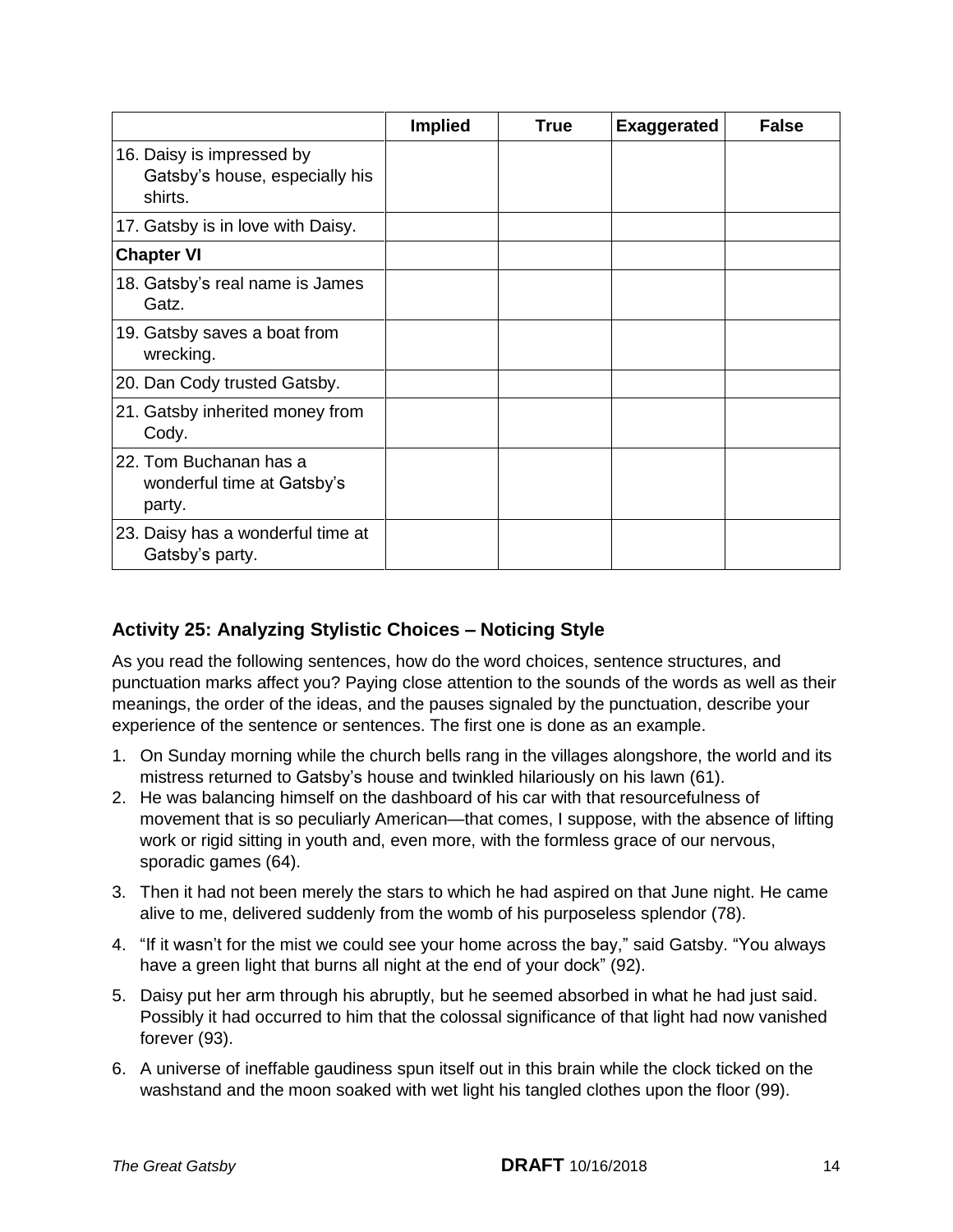7. Through all, he said, even through his appalling sentimentality, I was reminded of something—an elusive rhythm, a fragment of lost words, that I had heard somewhere a long time ago (111).

### **Questioning the Text**

#### **Activity 26: Summarizing and Responding – Gatsby and Daisy**

 In your notebook, write two paragraphs—one summarizing everything you know about Gatsby and another summarizing everything you know about Daisy. Trade you paragraphs with a partner, see if you have the same points and discuss the differences. Then discuss whether Daisy and Gatsby are a good match.

#### **Activity 27: Thinking Critically – Interpreting the Text**

Answer the following questions in your notebook.

- 1. Gatsby spent five years working for Dan Cody. What influence did Cody have on him?
- 2. Gatsby tells Daisy at the party, "You must see the faces of many people you've heard about" (104). Then he points out a movie actress, "a gorgeous, scarcely human orchid of a woman who sat in state under a white-plum tree." Gatsby is proud of all of the celebrities at his party, but when he introduces Tom as "the polo player," Tom says, "I'd rather not be the polo player. . . I'd rather look at all these famous people in—in oblivion" (105). Is being rich better than being famous? Is that what Tom means? Why or why not?
- 3. When Tom says of Gatsby, "I'd like to know who he is and what he does . . . And I think I'll make a point of finding out," Daisy says, "He owned some drug-stores, a lot of drug-stores. He built them up himself" (108). Is this true? Why is Tom so interested in finding out about Gatsby? Why is Daisy interested in defending him?
- 4. At the end of chapter VI, we get a description of the night that Gatsby first kissed Daisy and "forever wed his unutterable visions to her perishable breath" (110). First, how can Nick know enough about this moment to describe it? Is he imagining it, or have we somehow shifted to Gatsby's point of view? Second, is Gatsby's love for Daisy true love? Why or why not?

#### **Activity 28: Reflecting on Your Reading Process – Reflecting on the Novel So Far**

 You are now more than halfway through the novel. Imagine that a friend who has never read The Great Gatsby asks you what it is about and if it is any good. In your notebook, write a paragraph answering your friend's question.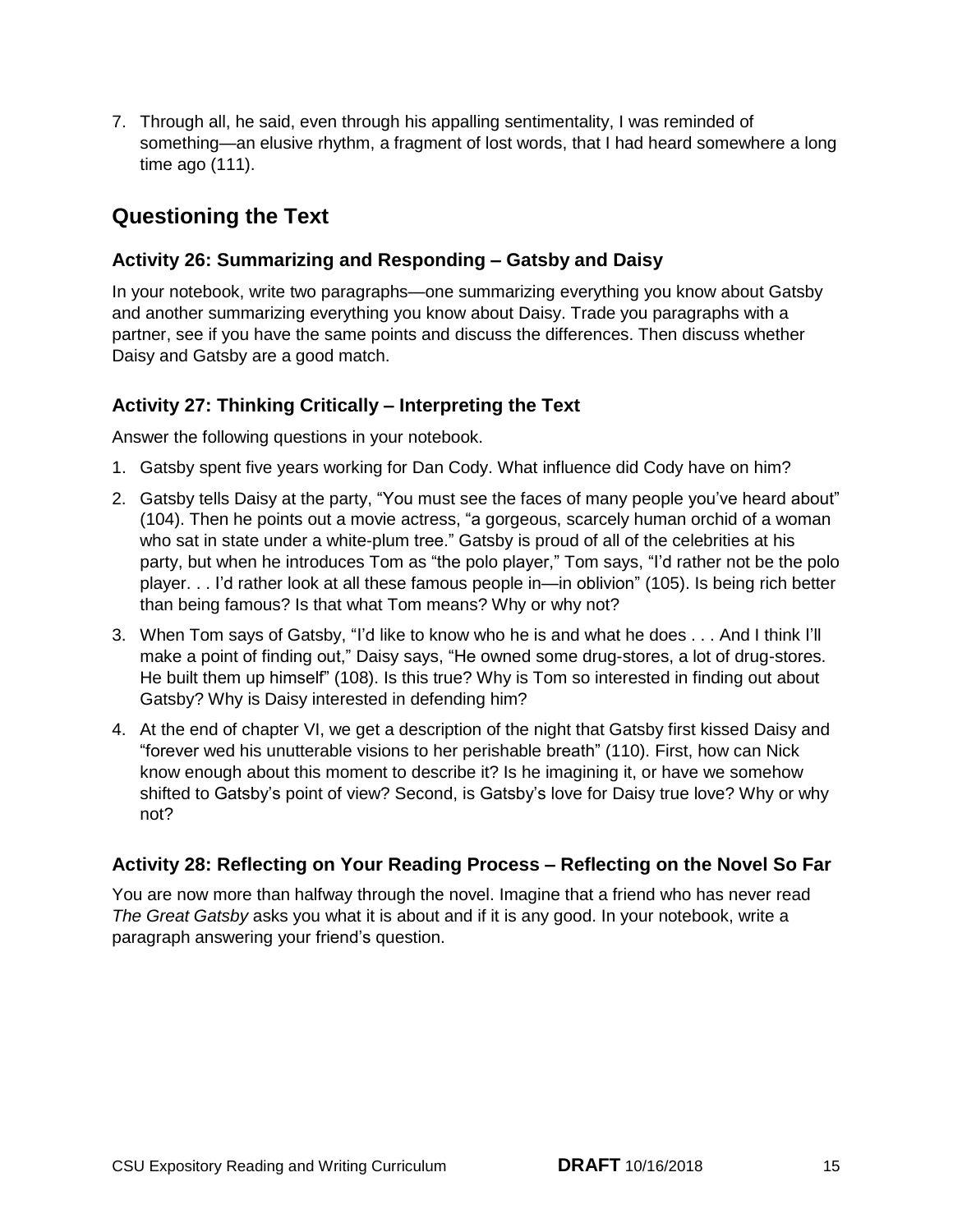# **Preparing to Respond**

### **Discovering What You Think**

#### **Activity 29: Considering Your Task and Your Rhetorical Situation – Writing Topic**

 What defines a person's true identity? Is it a birth name? Is it family and upbringing? Is it a set of personality traits? Is it the values and intentions of the person? Is it honors, degrees, or accomplishments of some kind? Is it the person's DNA?

 Considering the questions above, write a definition of "true identity." Using your definition, answer this question: Was Jay Gatsby a phony? Why or why not? Support your answer with evidence from the text.

#### **Activity 30: Developing a Position – Taking a Stance**

Consider the following questions in developing your position:

- How do you think most people define identity? Do you agree with them? Why or why not?
- Do people invent identities on Facebook, Instagram, and other social media platforms? What kinds of strategies do people use to create identities that are not quite who they really are? Are people who do that "phonies"?
- Does Nick Carraway think that Gatsby is a phony? How can you know?
- Tom clearly thinks Gatsby is a phony. What evidence does he have?

#### **Activity 31: Making Choices as You Write – Writing a Draft**

 Your thesis will be your answer to the question, "Is Jay Gatsby a phony?" Your answer will depend on how you define "true identity," or what you mean by "phony," so in your introduction you will have to explore your concept of identity and help your reader understand it. On one level you will be exploring what the novel means, but the question of identity is a broader question that many people struggle with. People wonder, "Who am I?' and try to express their answers through the clothes they wear, the music they like, the pictures they post on social media, and the messages they send to others. Gatsby himself is no different really. He doesn't have social media, but he has other ways of trying to make people think he is a certain kind of person.

 Your response to this assignment will probably take the form of a short essay that defines "identity" and uses Jay Gatsby as an example of someone struggling to be someone. Before you turn your essay in, share it with a group of people to see if they agree with your definition and your evaluation of Gatsby's character.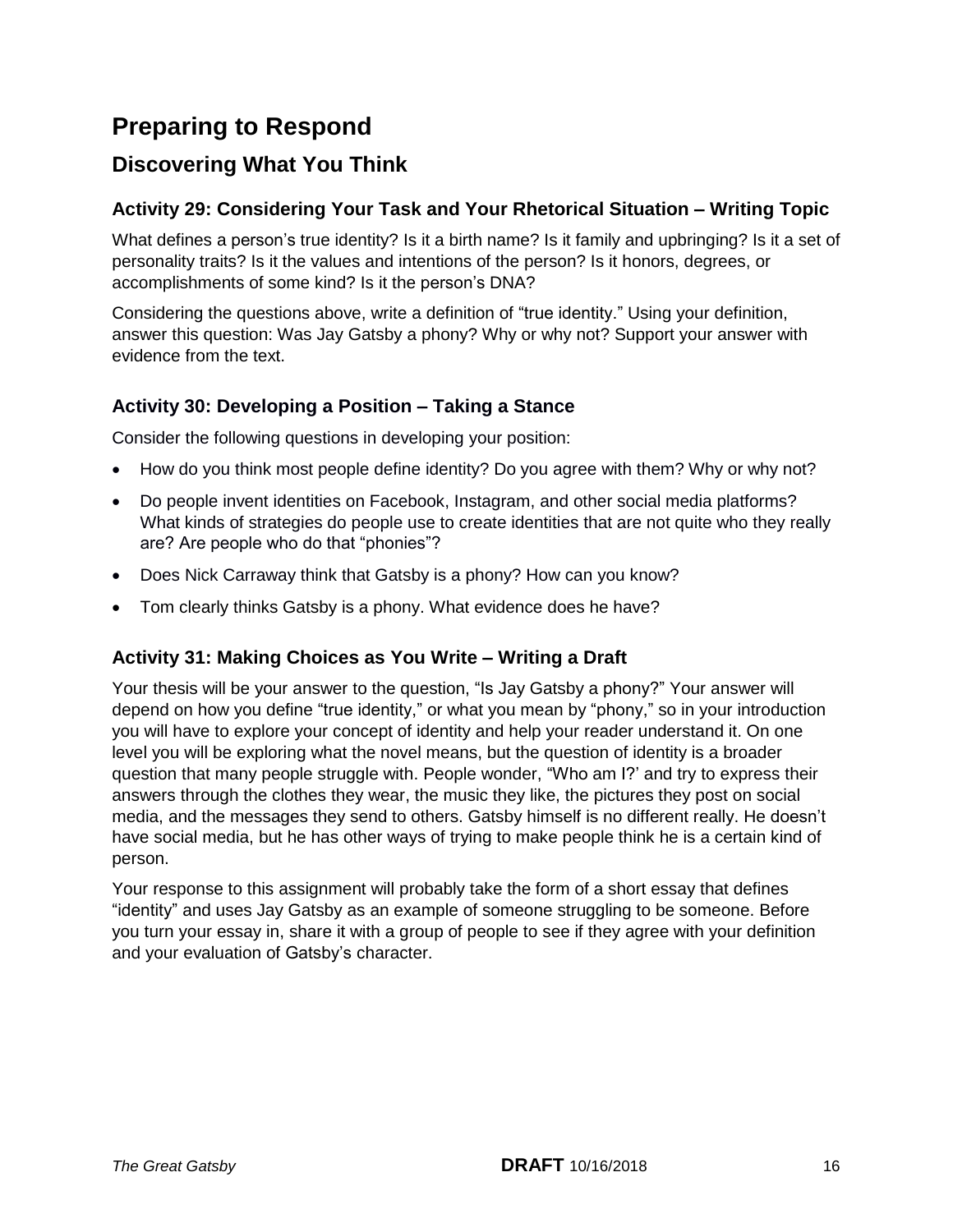#### **Section Three**

#### **Preparing to Read**

#### **Activity 32: Making Predictions and Asking Questions - Revisiting Your Predictions and Making New Ones**

 Look in your notebook at the paragraph you wrote making predictions about what will happen in section two. Did your predictions come true? Write another paragraph describing how the novel was or was not like you predicted. Then make some predictions about what will happen in the next chapter.

### **Reading Purposefully**

#### **Activity 33: Analyzing Rhetorical Grammar – Thinking about a Word**

 On page 114, Fitzgerald uses the word "caravansary," an old-fashioned word which refers to a stopping place for caravans transporting spices, silks, and other exotic goods on camels from distant lands. Such a place usually had a courtyard for parking wagons and keeping beasts and a hotel for travelers. At this point, Gatsby has stopped giving parties, and Nick thinks, "So the whole *caravansary* had fallen in like a card house at the disapproval in her eyes."

 When you encounter this word as you read this chapter, think about the meaning. What is Nick implying? Is this the right word in this context? Why or why not? What are some other words that we might use today to mean something similar? Write down your answer and discuss it with a partner.

#### **Activity 34: Annotating and Questioning the Text - True and False (and Inbetween) Statements**

 As before, skim the following statements before you read the chapter. After reading, go back and put an X or a checkmark in the box that you think best describes the truthfulness of the statement.

|                   |                                                                       | <b>Implied</b> | True | <b>Exaggerated</b> | <b>False</b> |
|-------------------|-----------------------------------------------------------------------|----------------|------|--------------------|--------------|
| <b>Chapter VI</b> |                                                                       |                |      |                    |              |
| 1.                | Gatsby fired all of his servants<br>because the old ones<br>gossiped. |                |      |                    |              |
|                   | 2. The new servants are crooks.                                       |                |      |                    |              |
| 3.                | Daisy and Jordan are<br>paralyzed because of the heat.                |                |      |                    |              |
| 4.                | Daisy is a bad mother.                                                |                |      |                    |              |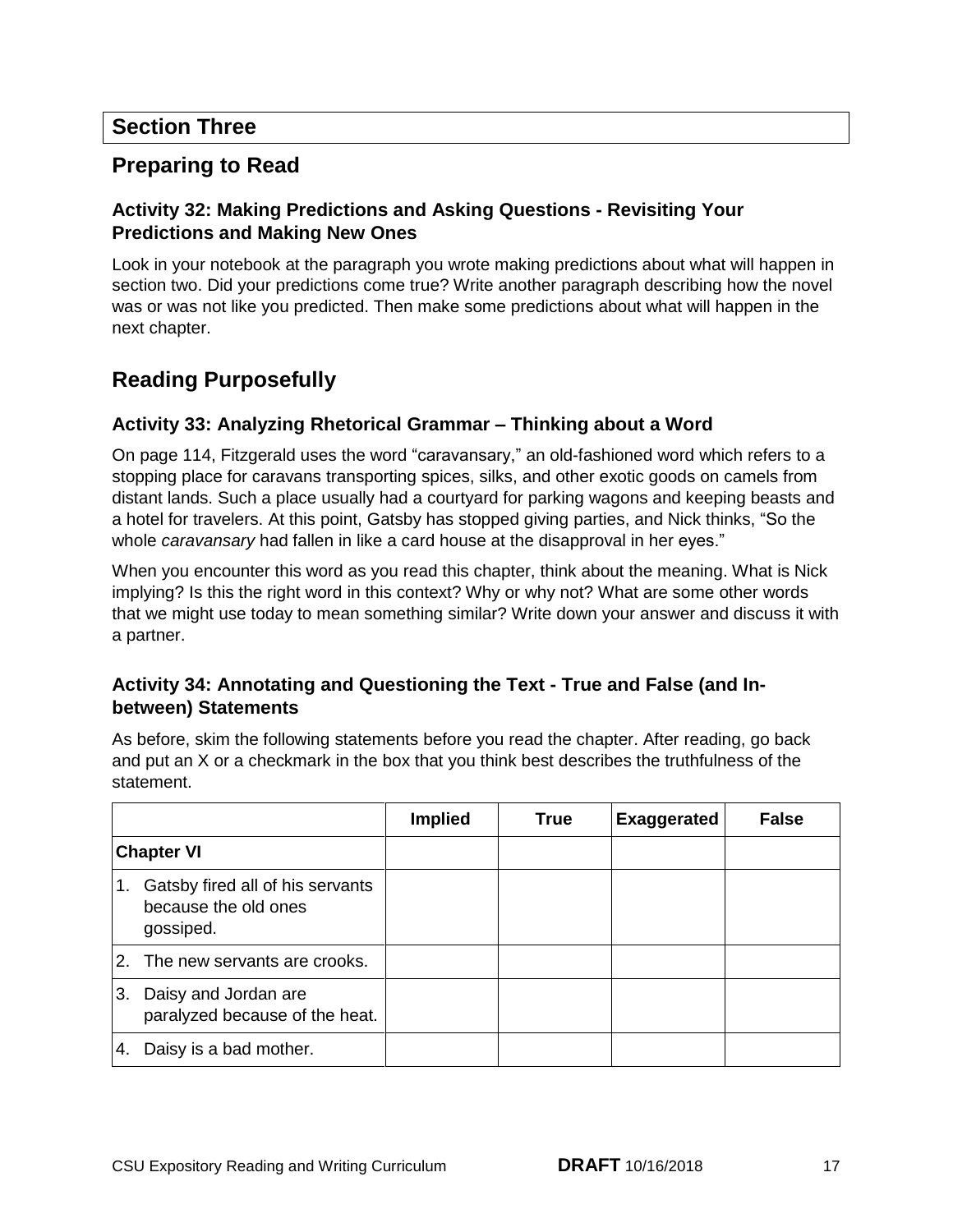|    |                                                                                                        | <b>Implied</b> | <b>True</b> | <b>Exaggerated</b> | <b>False</b> |
|----|--------------------------------------------------------------------------------------------------------|----------------|-------------|--------------------|--------------|
| 5. | When Nick, Jordan, Daisy,<br>Tom, and Gatsby get together,<br>there is a lot of tension.               |                |             |                    |              |
| 6. | Tom wants to go to town.                                                                               |                |             |                    |              |
| 7. | Tom drives Gatsby's car, and<br>Gatsby drives Tom's.                                                   |                |             |                    |              |
| 8. | Tom sells George Wilson<br>Gatsby's car.                                                               |                |             |                    |              |
|    | 9. Tom and George have<br>something in common-both<br>of their wives are in love with<br>someone else. |                |             |                    |              |
|    | 10. Tom is a hypocrite.                                                                                |                |             |                    |              |
|    | 11. Daisy never loved Tom.                                                                             |                |             |                    |              |
|    | 12. Daisy is a shallow person.                                                                         |                |             |                    |              |
|    | 13. Wilson found out that Myrtle<br>was seeing Tom.                                                    |                |             |                    |              |
|    | 14. Gatsby is a bootlegger.                                                                            |                |             |                    |              |
|    | 15. Daisy killed Myrtle.                                                                               |                |             |                    |              |

#### **Activity 35: Analyzing Stylistic Choices – Words and Voices**

 Choose one of the motifs below. Read the examples, then look to find at least two more. Write a paragraph in your notebook answering the questions.

1. Daisy's Voice

 A motif is an idea that is repeated throughout the work. One of the recurring ideas in this novel is Daisy's voice. On page 120, Nick and Gatsby talk about it.

"She's got an indiscreet voice," I remarked. "It's full of –" I hesitated.

"Her voice is full of money," he said suddenly.

 That was it. I'd never understood it before. It was full of money—that was the inexhaustible charm that rose and fell in it, the jingle of it, the cymbal's song of it. . . . High in a white palace the king's daughter, the golden girl. . . .

 However, the focus on Daisy's voice begins early in the novel. On page 9, Nick says "I've heard it said that Daisy's murmur was only to make people lean toward her; an irrelevant criticism that made it no less charming." A bit later, on page 17, he says, "The instant her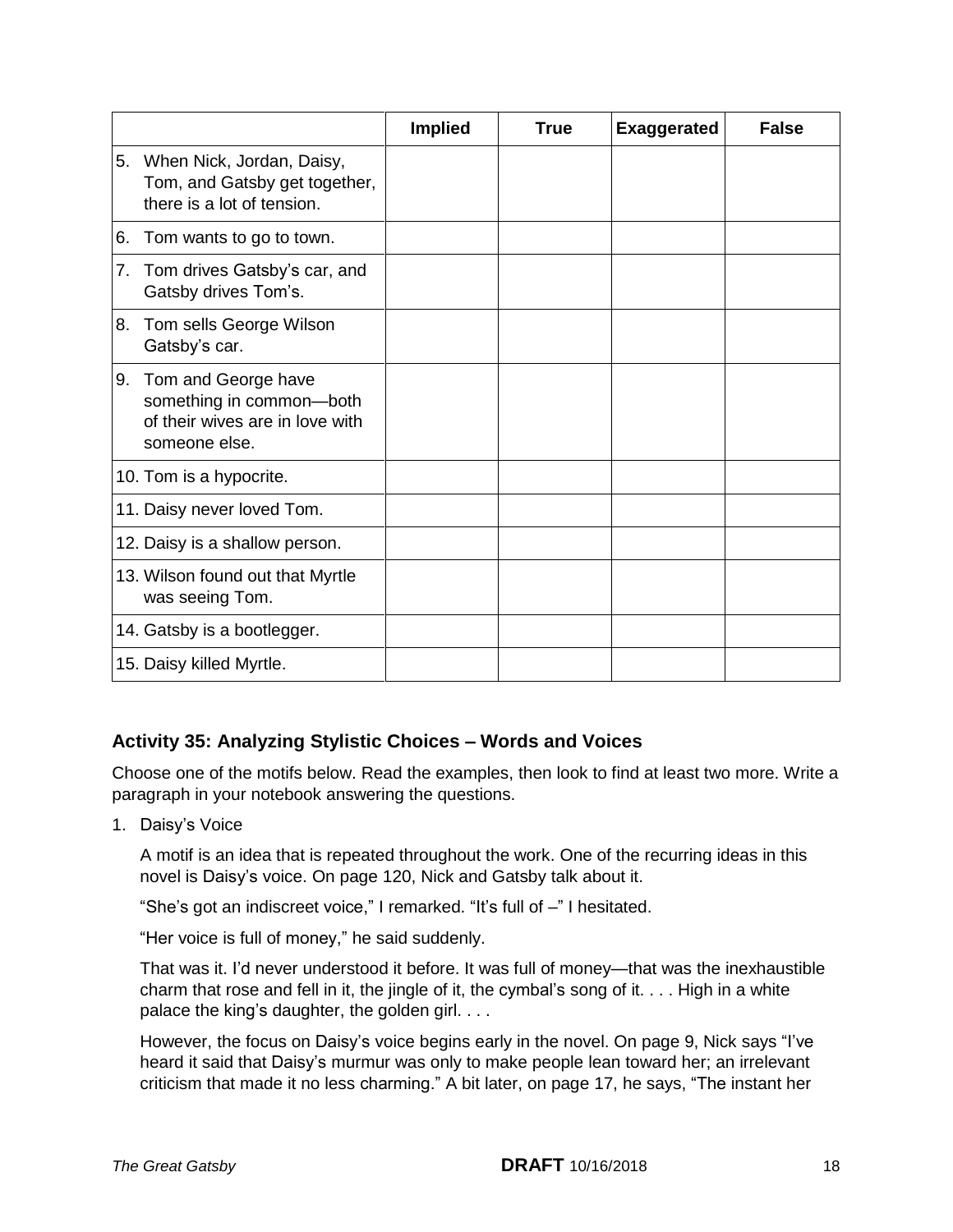voice broke off ceasing to compel my attention, my belief, I felt the basic insincerity of what she had said." You will find other examples if you look for them.

 What is Fitzgerald trying to do with this reoccurring focus on Daisy's voice? Is her voice some kind of trick? Does she speak in this way to attract people? Or is it her nature to speak this way, part of her natural charm?

2. "Old sport"

 Gatsby also has a reoccurring verbal habit. He calls every man he meets, "old sport." Tom asks him about it on page 127.

"That's a great expression of yours, isn't it?" said Tom sharply.

"What is?"

"All this 'old sport' business. Where'd you pick that up?"

Later, on page 134, Tom finally says, "Don't call me 'old sport'!"

 "Old sport" is probably the most common phrase in the novel. Why does Gatsby say it so much? Is it just an unconscious habit, or does he do it consciously, for a reason?

### **Questioning the Text**

#### **Activity 36: Summarizing and Responding - Summarizing Chapter VII**

Chapter VII is an important chapter. In your notebook, summarize what happens.

#### **Activity 37: Thinking Critically - Inside Daisy's Mind**

 After Tom tells the group that his investigation has revealed that Gatsby is an associate of Meyer Wolfsheim and that his money comes from illegal activities, Gatsby tries to explain.

 He began to talk excitedly to Daisy, denying everything, defending his name against accusations that had not been made. But with every word she was drawing further and further into herself, so he gave that up, and only the dead dream fought on as the afternoon slipped away, trying to touch what was no longer tangible, struggling unhappily, undespairingly, toward that lost voice across the room.

The voice begged again to go.

"*Please*, Tom! I can't stand this anymore."

 Her frightened eyes told that whatever intentions, whatever courage she had had, were definitely gone. (134-35)

 Does money triumph over love? Or is it that honest money triumphs over illegal money? What is going on in Daisy's head?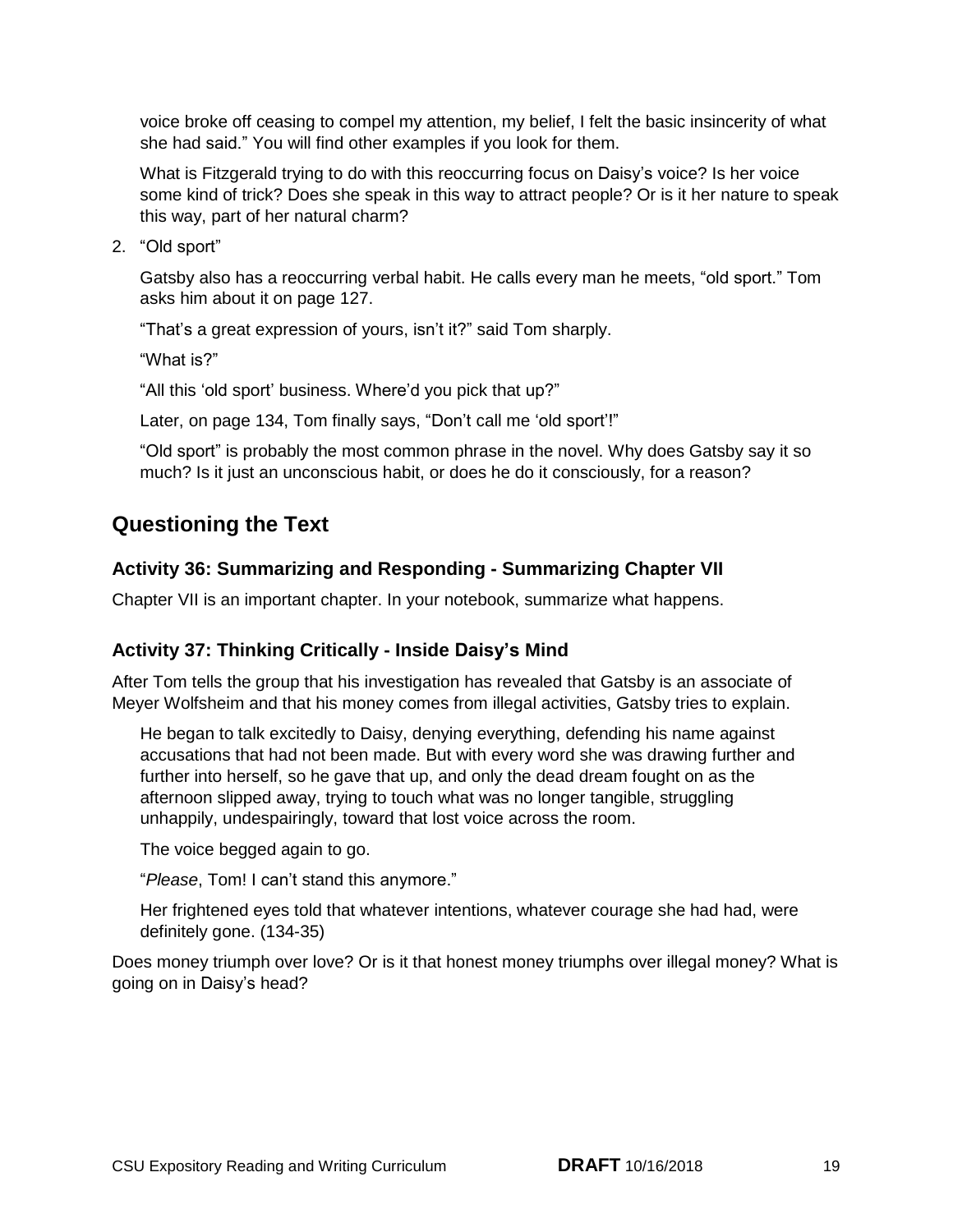# **Preparing to Respond**

### **Discovering What You Think**

#### **Activity 38: Considering Your Task and Your Rhetorical Situation – Writing Topic**

 "Love" is an important word in the English Language and it motivates much of human action. However, it is a word that is hard to define and means different things to different people in different situations. In a short paper, analyze what "love" means to one or more of these characters: Nick, Daisy, Gatsby, and Tom. Support your arguments with evidence from the text.

#### **Activity 39: Gathering Relevant Ideas and Materials - Gathering Ideas**

 Go through your notes and annotations for section three looking for references to the word or the concept of "love" or related synonyms. Find some interesting quotations from the text regarding the character or characters you have chosen to explore.

#### **Activity 40: Making Choices as You Write – Writing a Draft**

 This assignment will probably take the form of a short essay, though it might also be done as a poster or a PowerPoint.

 If you chose to work with two characters, you could make it a comparison and contrast. If you are dealing with three or more characters, your focus might shift to the way the author explores the theme of love in the novel, using the characters as lenses through which to examine this idea.

#### **Section Four**

#### **Preparing to Read**

#### **Activity 41: Getting Ready to Read – The Foghorn**

 Chapter VIII begins with a foghorn. Nick says, "I couldn't sleep all night; a fog-horn was groaning incessantly on the Sound, and I tossed half-sick between grotesque reality and savage, frightening dreams" (147). What do you think this beginning means for the rest of the novel? Are good things going to happen?

### **Reading Purposefully**

#### **Activity 42: Annotating and Questioning the Text – True and False (and Inbetween) Statements**

 As before, skim the following statements before you read the chapter. After reading, go back and put an X or a checkmark in the box that you think best describes the truthfulness of the statement.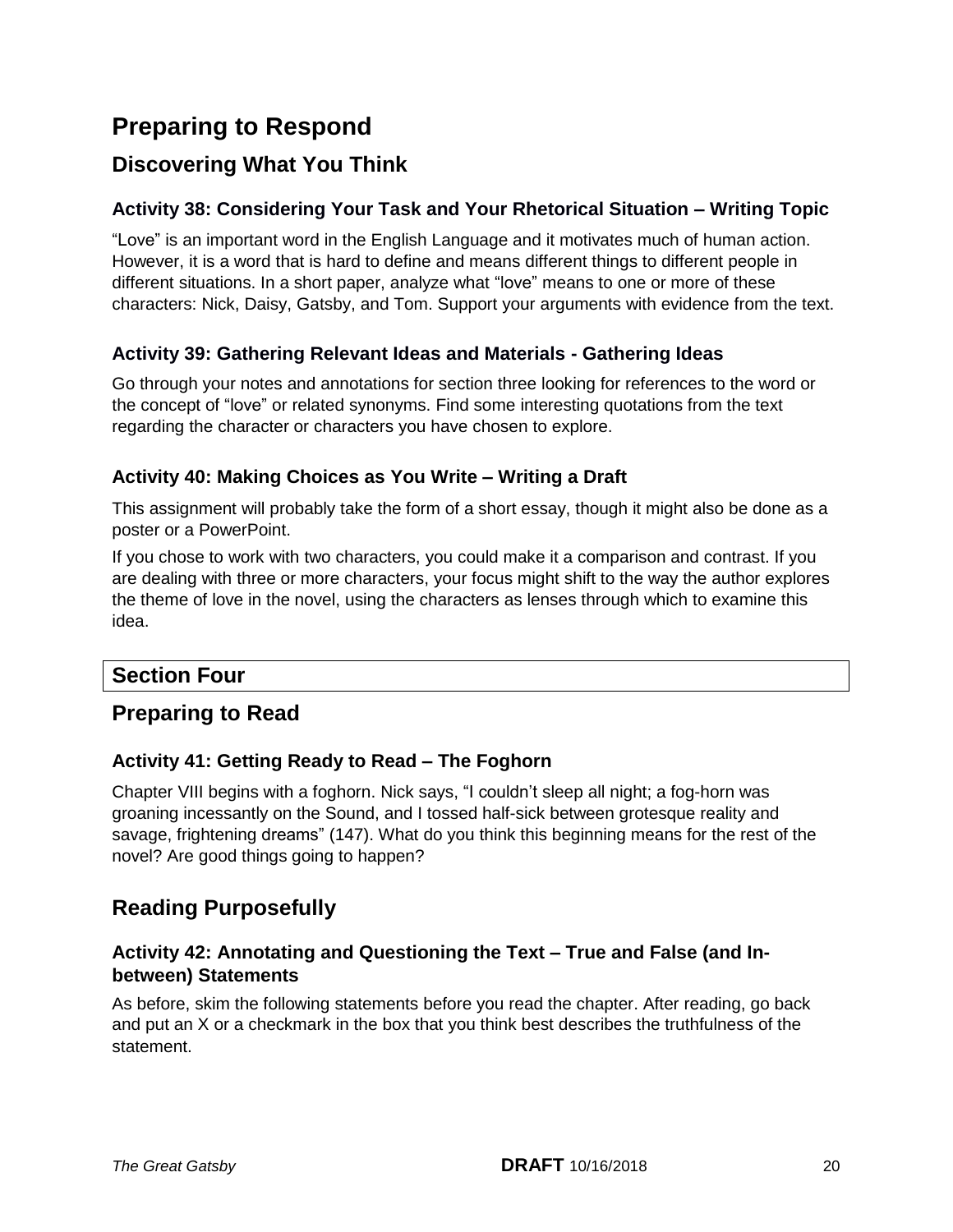|    | <b>Chapter VIII</b>                                                                            | <b>Implied</b> | <b>True</b> | <b>Exaggerated</b> | <b>False</b> |
|----|------------------------------------------------------------------------------------------------|----------------|-------------|--------------------|--------------|
| 1. | Daisy doesn't love Gatsby<br>anymore.                                                          |                |             |                    |              |
|    | 2. When Gatsby first met Daisy,<br>he pretended to be rich.                                    |                |             |                    |              |
| 3. | Gatsby is obsessed with<br>Daisy.                                                              |                |             |                    |              |
| 4. | Nick is Gatsby's friend.                                                                       |                |             |                    |              |
| 5. | Nick breaks up with Jordan.                                                                    |                |             |                    |              |
|    | 6. Wilson thinks that Myrtle was<br>having an affair with the man<br>who owned the yellow car. |                |             |                    |              |
|    | 7. Wilson goes to Tom to find out<br>who owned the yellow car.                                 |                |             |                    |              |
|    | 8. Wilson thinks the eyes of Dr.<br>T. J. Eckleburg are the eyes of<br>God.                    |                |             |                    |              |
| 9. | Michaelis is Wilson's friend.                                                                  |                |             |                    |              |
|    | 10. The chauffeur killed Gatsby.                                                               |                |             |                    |              |
|    | <b>Chapter IX</b>                                                                              |                |             |                    |              |
|    | 11. Myrtle's sister Catherine tells<br>the police the whole story.                             |                |             |                    |              |
|    | 12. Daisy cries at Gatsby's<br>funeral.                                                        |                |             |                    |              |
|    | 13. Other than Nick, Gatsby had<br>no friends.                                                 |                |             |                    |              |
|    | 14. Wolfsheim was afraid to come<br>to Gatsby's funeral.                                       |                |             |                    |              |
|    | 15. Gatsby's father was ashamed<br>of him.                                                     |                |             |                    |              |
|    | 16. More than 100 people came to<br>Gatsby's funeral.                                          |                |             |                    |              |
|    | 17. Nick is still half in love with<br>Jordan.                                                 |                |             |                    |              |
|    | 18. Jordan thinks Nick is a bad<br>driver.                                                     |                |             |                    |              |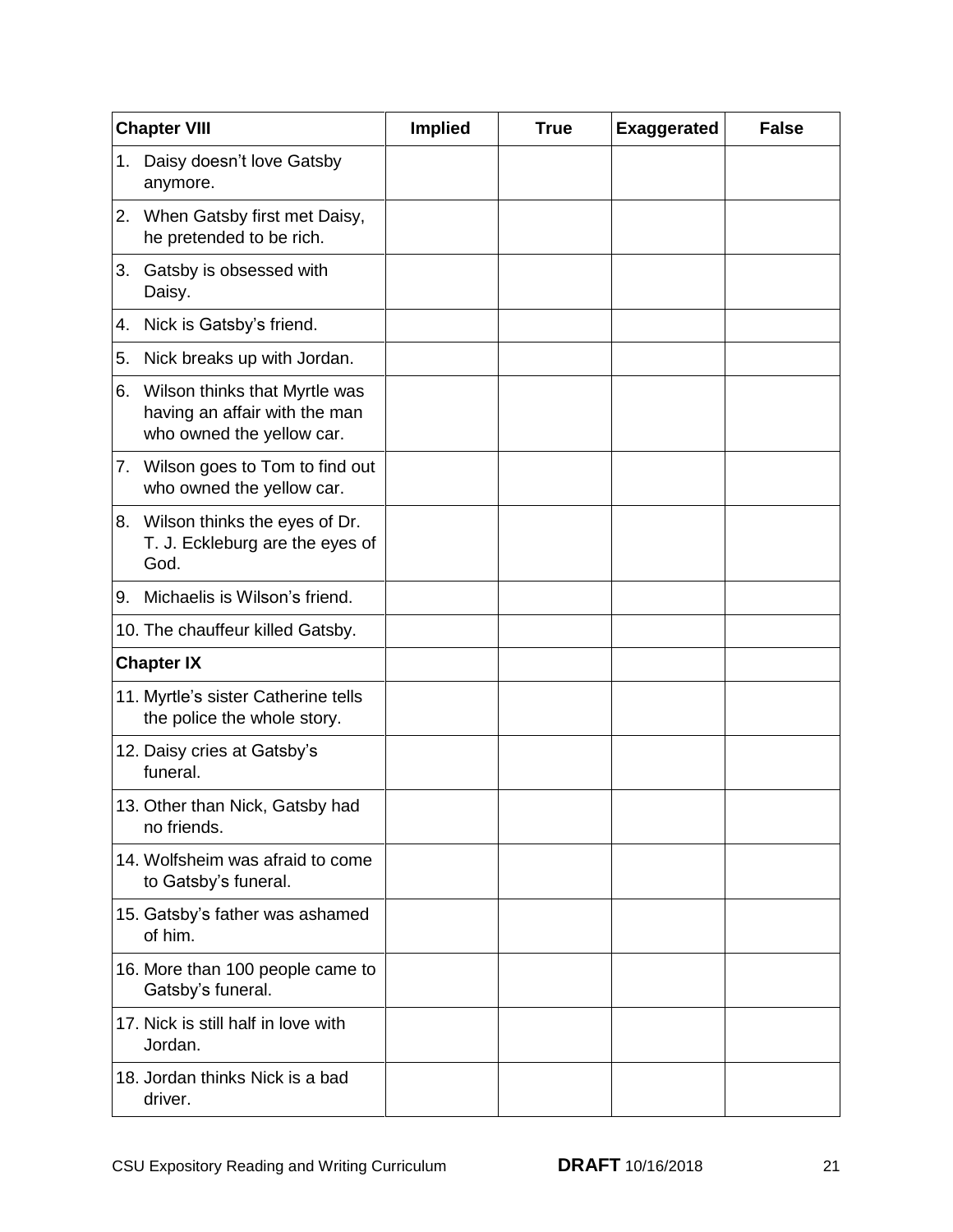|                                                                            | <b>Implied</b> | True | <b>Exaggerated</b> | <b>False</b> |
|----------------------------------------------------------------------------|----------------|------|--------------------|--------------|
| 19. Tom told Wilson the truth<br>about what had happened.                  |                |      |                    |              |
| 20. The new owners of Gatsby's<br>house started throwing parties<br>again. |                |      |                    |              |

#### **Activity 43: Analyzing Stylistic Choices – The Holy Grail**

After Gatsby "takes" Daisy one night, he is changed. Nick summarizes the change in this way:

 He had intended, probably, to take what he could and go—but now he found that he had committed himself to the following of a grail. He knew that Daisy was extraordinary, but he didn't realize just how extraordinary a "nice" girl could be. She vanished into her rich house, into her rich, full life, leaving Gatsby—nothing. He felt married to her, that was all.  $(149)$ 

 The "grail" is a reference to the Holy Grail, the cup used by Jesus at the last supper, later sought by King Arthur (and by Indiana Jones in *The Last Crusade*). Do you think that Daisy is a kind of Holy Grail for Gatsby? Did he really feel married to her? Why or why not?

### **Questioning the Text**

#### **Activity 44: Summarizing and Responding - Summarizing the Novel**

 Now you have read the whole novel. Imagine that a friend has asked you, "What is the Great Gatsby about anyway? Why do teachers think it is so great?" Write a paragraph summarizing the plot of the novel and answering this question.

#### **Activity 45: Thinking Critically – What Makes Gatsby Great?**

 Gatsby almost, but not quite, achieves his dream. Nick has doubts about him throughout, but in the end, seems to respect him. Does Gatsby deserve to be called "the great Gatsby"? Why or why not?

#### **Activity 46: Synthesizing Multiple Perspectives – Assessing Strengths and Weaknesses**

The Great Gatsby was not a big seller when it was first published. It was only after Fitzgerald's death that people started talking about it as perhaps "the great American novel."

 A wide range of opinions is possible. (This module writer must admit that when he read *The Great Gatsby* in high school, he didn't like it at all, but over time his opinion changed dramatically.)

dramatically.)<br>When we talk about whether a novel is good or not, we usually end up talking about several different elements: characters, plot, setting, style, point of view, and themes. We might also talk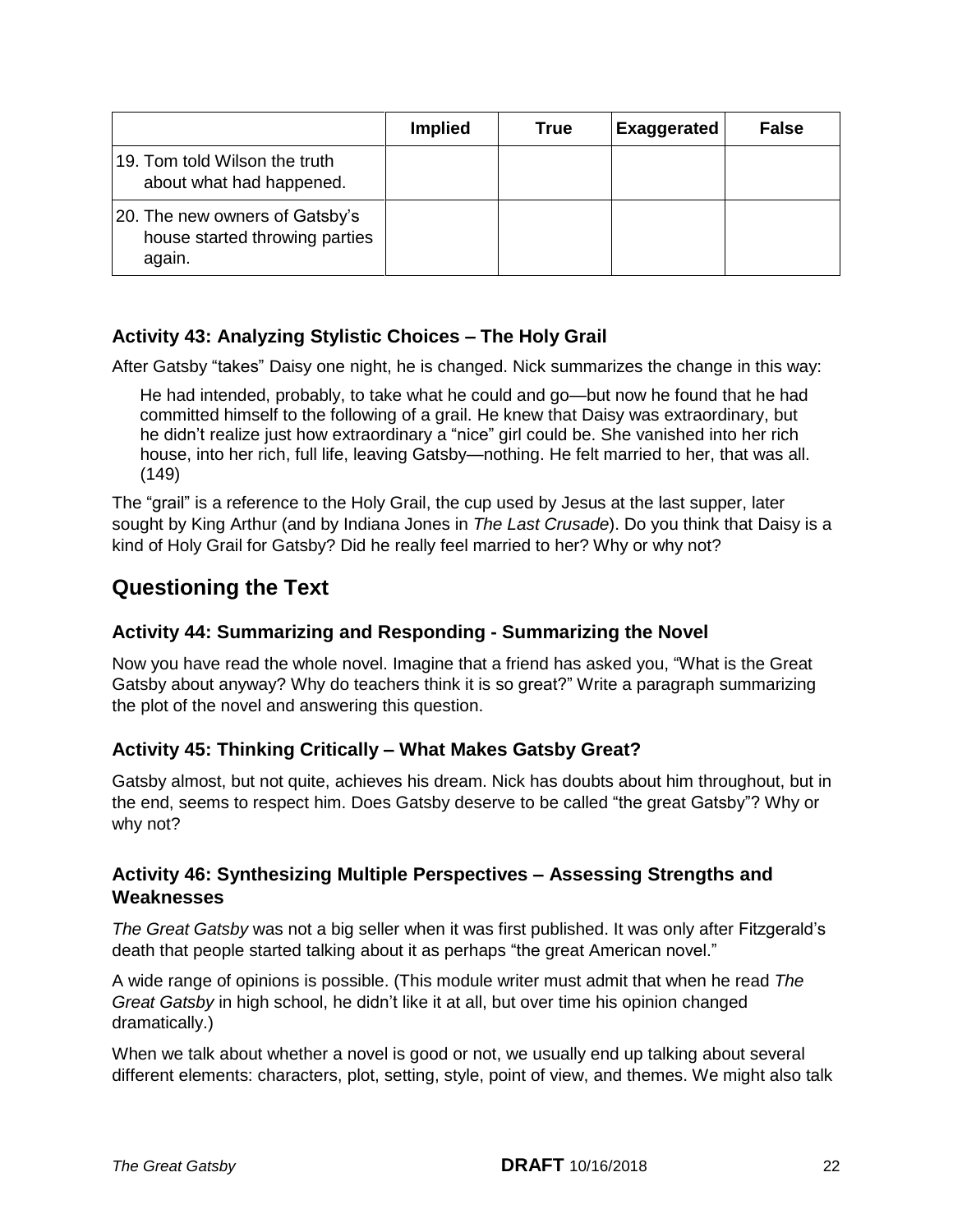about our own interpretation of these elements and what the novel means to us. Even if we don't like a novel, we can still learn something from it.

 Fill out the chart below. You may have more examples than one for each category, but for now, choose just one so that you will have something to contribute to the discussion. The row for "character" is filled out as an example, but you should fill in the second "character" row with your own views.

#### **Novel Evaluation Chart**

| Strength or Weakness: 1=Weak, 2=Average, 3=Good, 4=Excellent |                                |                                                                                                                         |                                                                                                                                                    |  |  |
|--------------------------------------------------------------|--------------------------------|-------------------------------------------------------------------------------------------------------------------------|----------------------------------------------------------------------------------------------------------------------------------------------------|--|--|
| <b>Element</b>                                               | <b>Strength or</b><br>Weakness | <b>Argument</b>                                                                                                         | <b>Evidence in Text</b><br>(Page and Paragraph)                                                                                                    |  |  |
| <b>Characters</b>                                            | 4                              | Though none of the<br>characters are likable,<br>Gatsby's single-minded love<br>for Daisy is unique and<br>interesting. | There are many examples, but<br>on page 143, in the last<br>paragraph, Gatsby takes the<br>blame for killing Myrtle, when<br>Daisy was the driver. |  |  |
| Characters                                                   |                                |                                                                                                                         |                                                                                                                                                    |  |  |
| Plot                                                         |                                |                                                                                                                         |                                                                                                                                                    |  |  |
| <b>Style</b>                                                 |                                |                                                                                                                         |                                                                                                                                                    |  |  |
| Setting                                                      |                                |                                                                                                                         |                                                                                                                                                    |  |  |
| Theme                                                        |                                |                                                                                                                         |                                                                                                                                                    |  |  |
| Other                                                        |                                |                                                                                                                         |                                                                                                                                                    |  |  |

 After you have filled out your chart, get together in a group of four or five to discuss your evaluation of the novel. Share your scores, your arguments, and your examples. Try to persuade the others to change their scores to match yours, but if they have convincing arguments and evidence, you may want to change your own. Try to come up with a consensus score for each category, a score that you all can agree on.

In the end, the groups will all share their scores to see if the class can come to a consensus.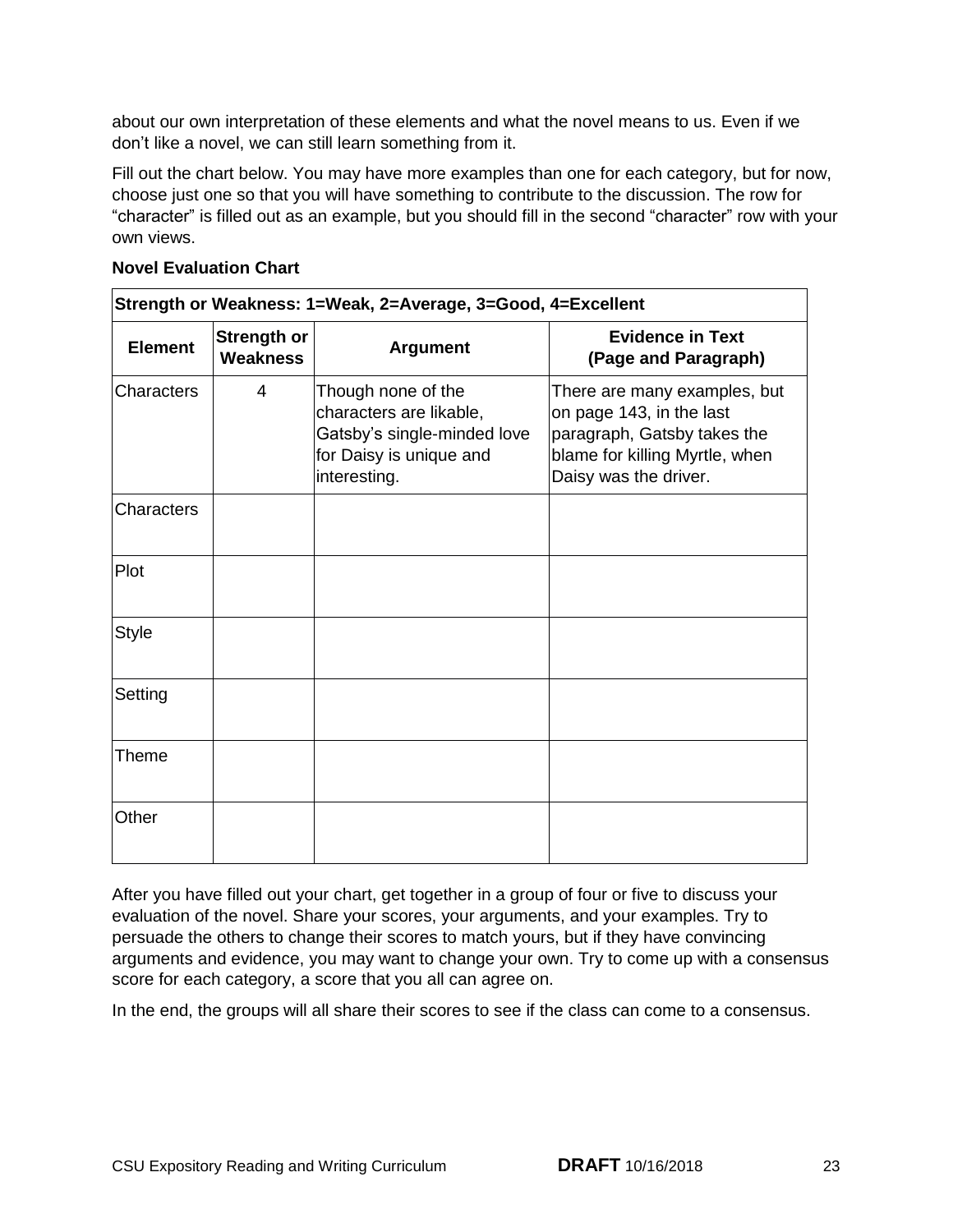#### **Activity 47: Reflecting on Your Reading Process – What Did You Learn?**

 What did you learn about your own reading process from reading this novel? How will this influence your reading of other books? What advice would you give future readers of *The Great Gatsby*?

# **Preparing to Respond**

### **Discovering What You Think**

#### **Activity 48: Considering Your Task and Your Rhetorical Situation – The Writing Task**

 It is common after reading a novel to write a literary analysis essay, often on one of the themes of the book, or one of the characters, or on symbols and metaphors and another figurative language. However, at this point in the module, you have already done a lot of that type of thinking. Instead, we are going to ask a very broad general question that will allow you to give an honest response to the book:

 How has the experience of reading *The Great Gatsby* changed your attitude toward literature and/or life?

One of these starter phrases may get you thinking:

 Reading *The Great Gatsby* 

Made me pay more attention to . . .

Made me realize . . .

Made me interested in . . .

Or perhaps you want to focus more narrowly on a particular scene:

 Reading a particular scene (one of the parties, the scene in the apartment that Tom keeps to meet with Myrtle, Myrtle's death, one of the scenes with cars, the funeral with no friends, the last scene, etc.) in *The Great Gatsby* 

Made me think about . . .

Reminded me of something that happened to me when . . .

Reminded me of my (uncle, aunt, friend, etc.) . . .

 There are many possibilities. Undoubtedly, finishing the novel left you with a certain feeling, perhaps even a negative one. Whatever that feeling is, you can write about it. In your response, analyze why the novel made you feel that way. Quote or paraphrase specific words or passages in the novel. As you explain how and why the novel made you feel this way, you will cause your reader to see the novel in a new way too.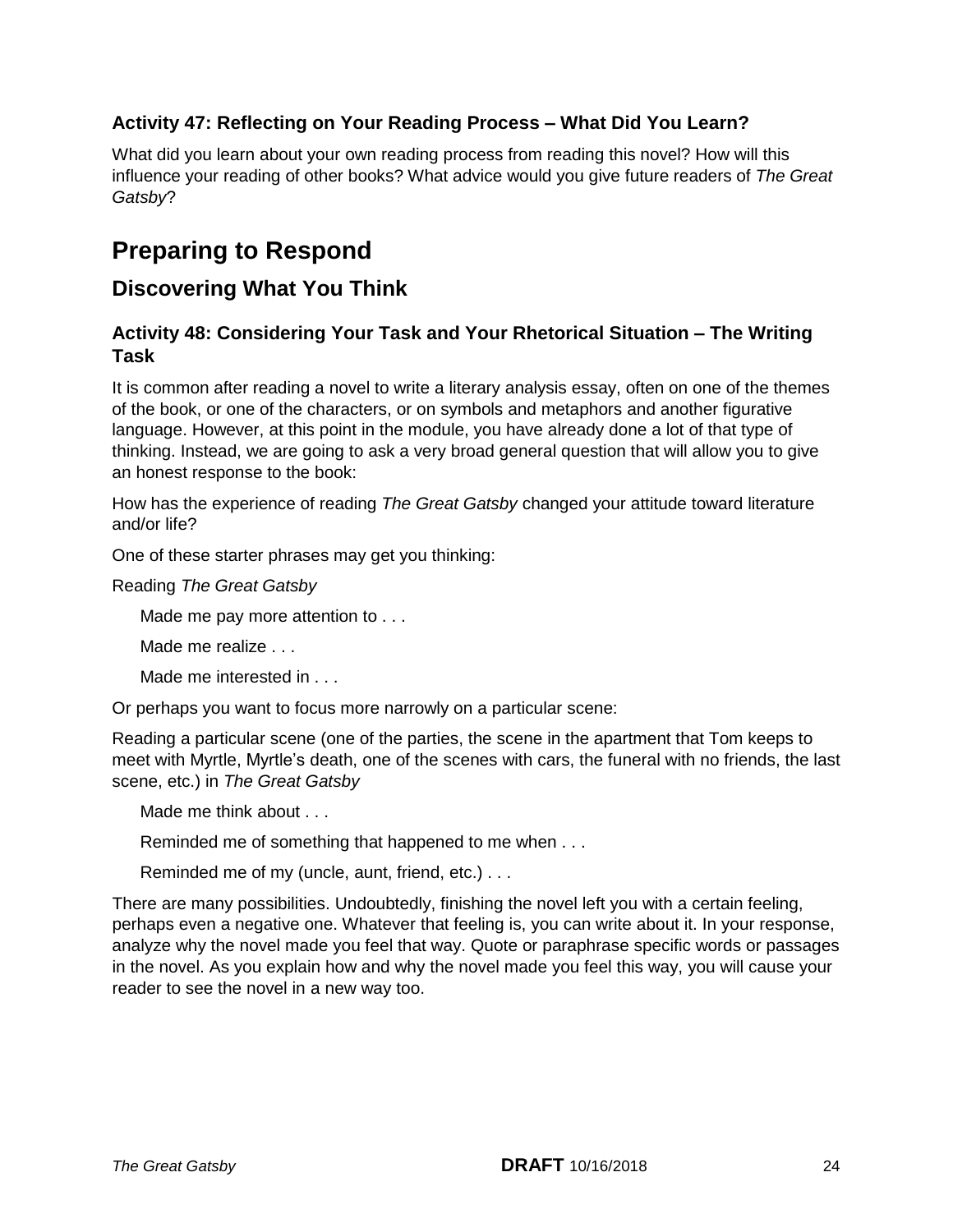#### **Activity 49: Developing a Position – Writing a Thesis Statement**

 You should begin with some context for the reader who may not have read the novel. Then you should state as precisely as you can what effect the novel had on you. How did it make you feel? What did it make you think about or reconsider?

#### **Activity 50: Gathering Relevant Ideas and Materials – Gathering Evidence**

 You have already worked on this novel a lot. Here is a list of some of the major activities you have done:

- Activity 1: Getting Ready to Read **Impostors**
- Activity 2: Exploring Key Concepts **The American Dream**

Activity 6: Understanding Key Vocabulary – **Guessing the Meaning** 

#### Activity 7: **Setting Your Learning Goals**

- Activity 8: Reading for Understanding **Reading the Characters**
- Activity 9: Annotating and Questioning the Text **True and False (and In-between) Statements**
- Activity 10: Negotiating Meaning **Creating a Difficulty Chart**
- Activity 11: Examining the Structure of the Text **Tracking Shifts in Time and Place**
- Activity 13: Analyzing Stylistic Choices Noticing Style
- Activity 17: Considering Your Task and Your Rhetorical Situation **Writing Topic (Letter about your neighborhood to Nick Carraway)**
- Activity 22: Reading for Understanding **Finding Gatsby**
- Activity 29: Considering Your Task and Your Rhetorical Situation **Writing Topic (Was Gatsby a phony?)**
- Activity 35: Analyzing Stylistic Choices **Words and Voices**
- Activity 37: Thinking Critically **Inside Daisy's Mind**
- Activity 38: Considering Your Task and Your Rhetorical Situation **Writing Topic (How do the characters define "love"?)**
- Activity 43: Analyzing Stylistic Choices **The Holy Grail**
- Activity 45: Thinking Critically **What Makes Gatsby Great?**
- Activity 46: Synthesizing Multiple Perspectives **Assessing Strengths and Weaknesses**

 Now that you have a thesis, go back to the writing and notes that you produced in these activities to see if there is material you can use in your essay. If you can't mark in your copy of the novel, you can use sticky notes to mark the places you want to quote or paraphrase. If you write notes down on the sticky notes, make sure you write down the page numbers so that you can cite passages correctly.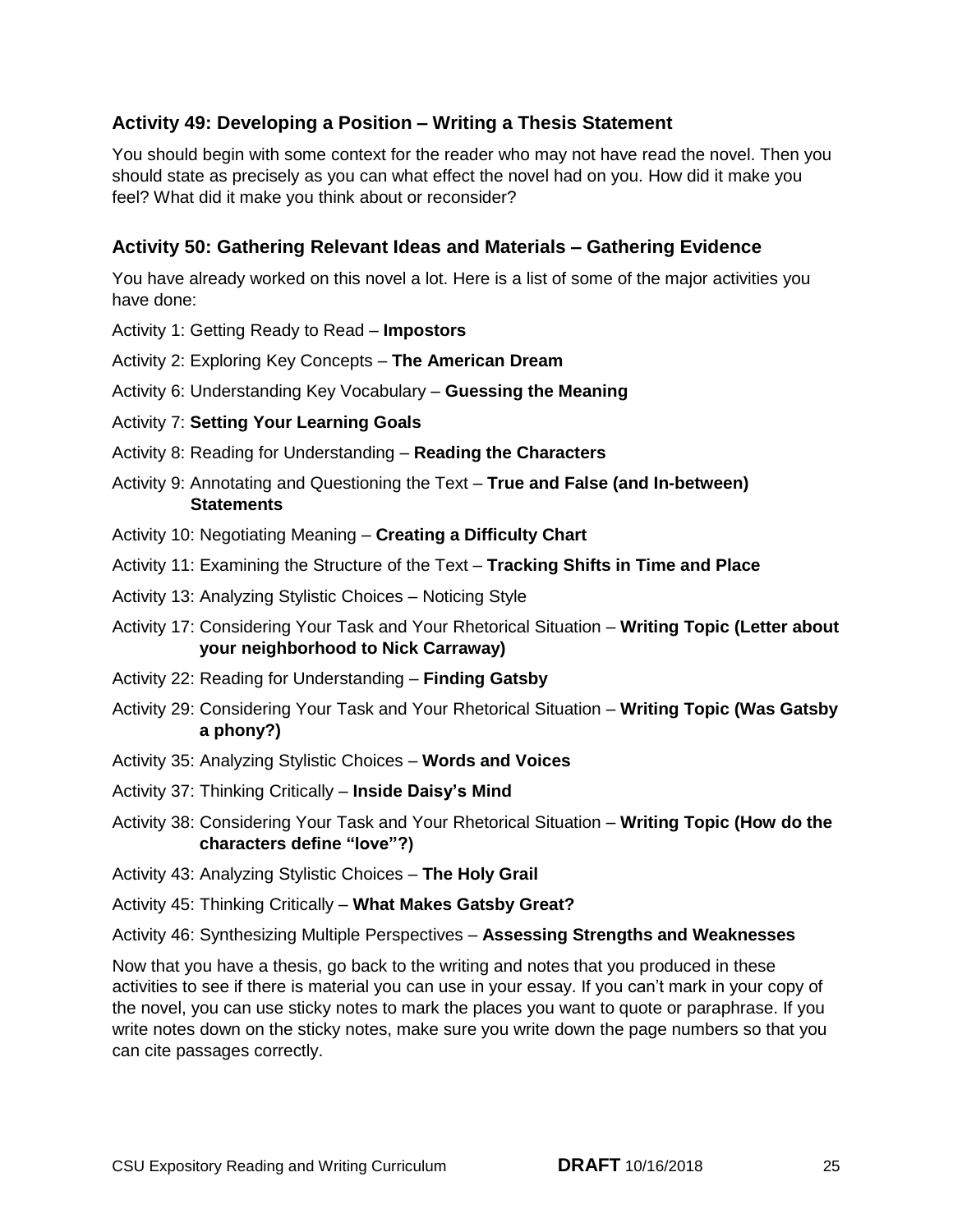#### **Activity 51: Writing an Introduction**

 Reading your notes and gathering information from the text may have given you some new ideas for your thesis. It is ok to change it at this point. Now it is time to try writing the introduction. You may end up changing the thesis and the introduction at a later point, but it is helpful to get started with one before you write the rest of the paper.

 Some writers find that they write a paragraph about not very useful stuff when they try to get started and the second paragraph turns out to be the real introduction. If that happens, just delete the first paragraph.

Your introduction should do the following:

1. Provide some context for the thesis statement. For example

 F. Scott Fitzgerald's novel, *The Great Gatsby*, is one of the most widely read novels published in the United States. The title character, Jay Gatsby, is a crook from a poor background pretending to be rich.

2. State the thesis. For example

 I found the automobiles in Gatsby to be very interesting. In the 1920s, cars are just beginning to be popular. It made me think about how advanced our cars are today.

3. Give the reader an idea about how the paper will be developed. For example

There are many interesting scenes where cars and problems with cars are described.

# **Writing Rhetorically**

#### **Composing a Draft**

#### **Activity 52: Composing a Draft (You may want to skip to Activity 53)**

 At this point, some writers just start writing to see what comes naturally. Others need a structure (see next section). You have an introduction. What should the first body paragraph be about? Decide, and start writing. By the time you finish that paragraph, you may know what the next one will be about, or you may have to stop and think for a while.

#### **Activity 53: Considering and Planning the Structure**

 For some writers, the natural process described above does not work so well. These writers like to create a scratch outline or other organizing device first. You could make a list like this one:

- Introduction: Context, Thesis, How I am going to investigate it.
- Paragraph 1: Topic, arguments, supporting evidence
- Paragraph 2: Topic, arguments, supporting evidence
- And so on
- At some point, you may want to consider counter-arguments from people who might feel differently about the novel.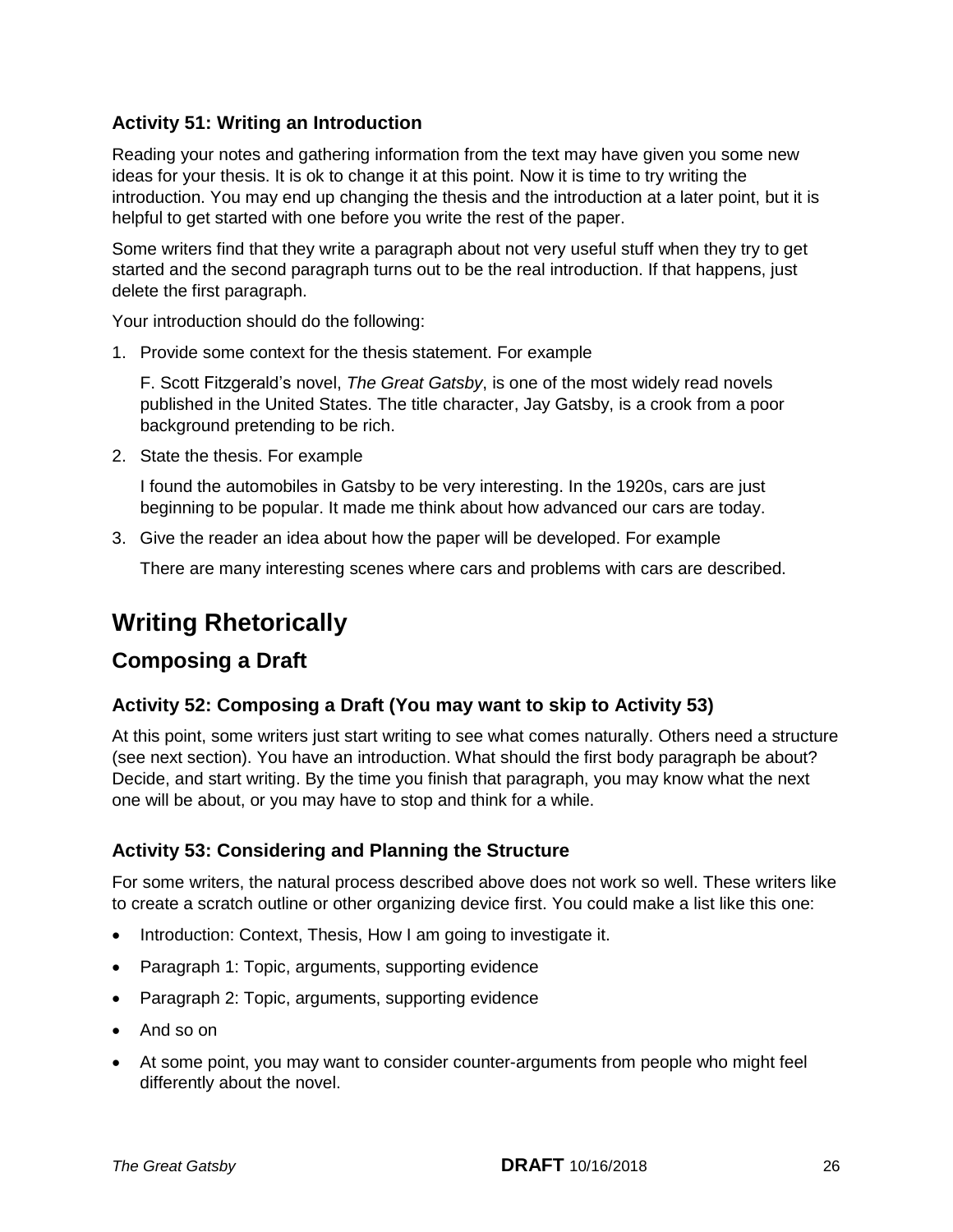Of course, a lot of students are used to the five-paragraph essay format, with a thesis and three reasons, a body paragraph about each "reason" and a conclusion. You could use this format for this essay, but you probably have more material that can be covered in three paragraphs. It is not true that an essay can only have five paragraphs.

 You also need to think about the order of your arguments. Your goal is to persuade your reader that your reading of the novel is a valid and interesting one. What is your strongest point? Do you want to lead with your strongest point, or leave it to the last? Both ways can be effective.

#### **Activity 54: Negotiating Voices – Quoting and Paraphrasing**

 Your evidence to support your arguments will come mostly from the novel. The assignments don't require you to read journal articles about the novel and use other writer's arguments and opinions to support your own, so documenting your sources should be easy. If you quote a sentence from the novel, put it in quotation marks and include the page number.

 Nick says, "When I came home to West Egg that night I was afraid for a moment that my house was on fire" (81).

 If you quote a longer passage, you should indent it and set it off as a blockquote. Block quotes need to be introduced and then interpreted or analyzed. They do not speak for themselves. You need to make it clear to the reader why the blockquote is there.

Nick has strict standards for human behavior. He says

 Conduct may be founded on the hard rock or the wet marshes, but after a certain point, I don't care what it's founded on. When I came back from the East last autumn I felt that I wanted to world to be in uniform and at a sort of moral attention forever; I wanted no more riotous excursions with privileged glimpses into the human heart. (2)

However, he says that Gatsby was exempt from this reaction.

 Note that the blockquote has no quotation marks. Also note that the page number goes in parentheses outside the period, not inside as it does in a regular in-text quotation.

 If you paraphrase something from the novel in your own words, you still need to give a page number. For example

Nick thinks that it doesn't matter much if a woman is dishonest (58).

 About plagiarism: Plagiarism is when you take the words and ideas of someone else and present them as your own. Note that that includes ideas, not just words. Some people believe if you take a passage from an essay and change a few words, that makes it your own. This is completely untrue. There is a tremendous amount of material on *The Great Gatsby* on the internet, some of it interesting and some of it nonsense. If you use any of it—words or ideas—in your own essay, you need to cite it using MLA documentation.

 This includes the "notes" publications. If you consult SparkNotes or Cliff's Notes (which we recommend you do not do) and use their ideas, you need to cite the publication. However, you don't need any of this. All you need is the novel, and your own interpretation, which you support with evidence from the novel. The paper is about your own ideas about the novel, not what SparkNotes thinks.

Read through your draft to make sure that you have used quotations and paraphrases correctly.